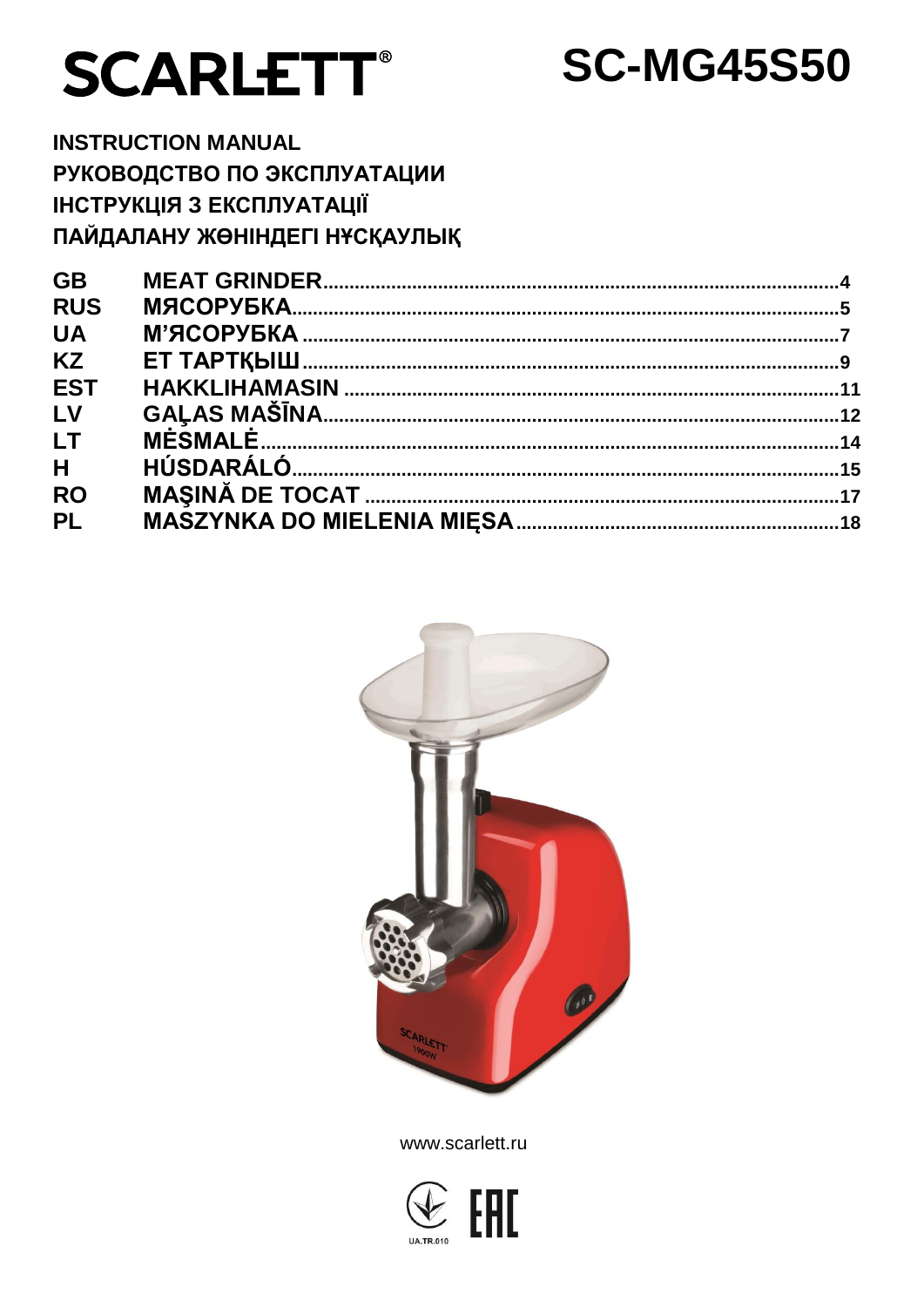- 1. On/O/R switch (ON/OFF/REVERS)
- 2. Head
- 3. Hopper plate
- 4. Food pusher
- 5. Snake
- 6. Cutting blade
- 7. Cutting plate (fine holes) 5,7 mm
- 8. Fixing ring
- 9. Body
- 10. Head stopper
- 11. Kebbe attachment
- 12. Sausage attachment
- 
- 1. Вимикач ON/O/R
- 2. Завантажувальна горловина
- 3. Завантажувальний лоток
- 4. Штовхальник
- 5. Металевий шнек
- 6. Ніж
- 7. Решіткi з отворами 5,7 мм
- 8. Кільцева гайка
- 9. Корпус електродвигуна
- 10. Фіксатор знімного блоку м'ясорубки
- 11. Насадка кеббе
- 12. Насадка для готування домашньої ковбаси
- **EST KIRJELDUS**
- 1. Lüliti ON/O/R
- 2. Ettesöötmistoru
- 3. Laadimislett
- 4. Lükkur
- 5. Metalltigu
- 6. Nuga
- 7. Väikeste aukudega võre 5,7 mm
- 8. Rõngasmutter
- 9. Elektrimootori korpus
- 10. Eemaldatava ploki fiksaator
- 11. Kebbe otsik
- 12. Otsik koduse vorsti valmistamiseks
- **LT APRAŠYMAS H LEÍRÁS**
- 1. Jungiklis ON/O/R
- 2. Įkrovimo anga
- 3. Įkrovimo lovelis
- 4. Stūmiklis
- 5. Metalinis sraigtas
- 6. Peilis
- 7. Smulkaus malimo grotelės 5,7 mm
- 8. Žiedinė veržlė
- 9. Elektros variklio korpusas
- 10. Mėsmalės nuimamojo bloko fiksatorius
- 11. Antgalis kebbe
- 12. Antgalis dešrelių gamybai
- **RO DETALII PRODUS PL BUDOWA WYROBU**
- 1. Întrerupător ON/O/R
- 2. Gura de alimentare
- 3. Jgheab de alimentare
- 4. Împingător
- 5. Șurub de metal
- 6. Cuțit
- 7. Grilă cu găuri mini 5,7 mm
- 8. Piuliță inelară
- 9. Corpul motorului
- 10. Fixatorul blocului detașabil al mașinii de tocat carne
- 11. Antgalis kebbe
- 12. Antgalis dešrelių gamybai

#### **GB DESCRIPTION RUS УСТРОЙСТВО ИЗДЕЛИЯ**

1. Выключатель ON/O/R ( ВКЛ./ВЫКЛ./РЕВЕРС)

 $IMAO1R$ 

- 2. Загрузочная горловина
- 3. Загрузочный лоток
- 4. Толкатель
- 5. Металлический шнек
- 6. Нож
- 7. Решетки с отверстиями 5,7 мм
- 8. Кольцевая гайка
- 9. Корпус электродвигателя
- 10. Фиксатор съемного блока мясорубки
- 11. Насадка кеббе
- 12. Насадка для приготовления домашней колбасы
- **UA ОПИС KZ СИПАТТАМА**
	- 1. Ажыратқыш ON/O/R
	- 2. Салатын өңдіршек
	- 3. Ет салынатын науа
	- 4. Итергіш
	- 5. Металлдық шнек
	- 6. Пышақ
	- 7. Ұсақ тесікшелі тор 5,7 мм
	- 8. Айналмалы гайка
	- 9. Электр қозғалтқышы корпусы
	- 10. Ет тартқыш алмалы-салмалы блогінің бекіткіші
	- 11. Кеббе саптамасы
	- 12. Үй шұжығын дайындауға арналған саптама<br>LV APRAKSTS
	-
	- 1. Slēdzis ON/O/R
	- 2. Pildīšanas atvērums
	- 3. Iekraušanas paplāte
	- 4. Stampa
	- 5. Metāliskais gliemezis
	- 6. Nazis

www.scarlett.ru 2 SC-MG45S50

7. Režģis ar maziem atvērumiem 5,7 mm

12. Uzgalis mājas desu gatavošanai

10. A levehető húsdarálóblokk rögzítője

12. Házikolbász elkészítéséhez használt tartozék

1. Przełącznik ON/O/R ( WŁ./WYŁ./NAWRÓT)

12. Nasadka do przygotowania domowej kiełbasy

10. Ustalacz zdejmowanego zespołu mielącego maszynki do mięsa

10. Gaļas mašīnas noņemamā bloka fiksators

8. Gredzena uzgrieznis 9. Elektrodzinēja korpuss

1. Főkapcsoló ON/O/R 2. Adagolótorok 3. Adagolótartály 4. Tolórúd

5. Fém csigacsavar

11. Kebbe tartozék

7. Kislyukú rács 5,7 mm 8. Gyűrűs csavaranya

2. Gardziel załadowcza 3. Misa załadowcza 4. Popychacz 5. Ślimak metalowy

7. Sitko z otworami 5 7 mm 8. Nakrętka pierścieniowa 9. Obudowa silnika elektrycznego

11. Nasadka do wyrobu kibbeh

6. Kés

9. Motorház

6. Nożyk

11. Uzgalis кеббе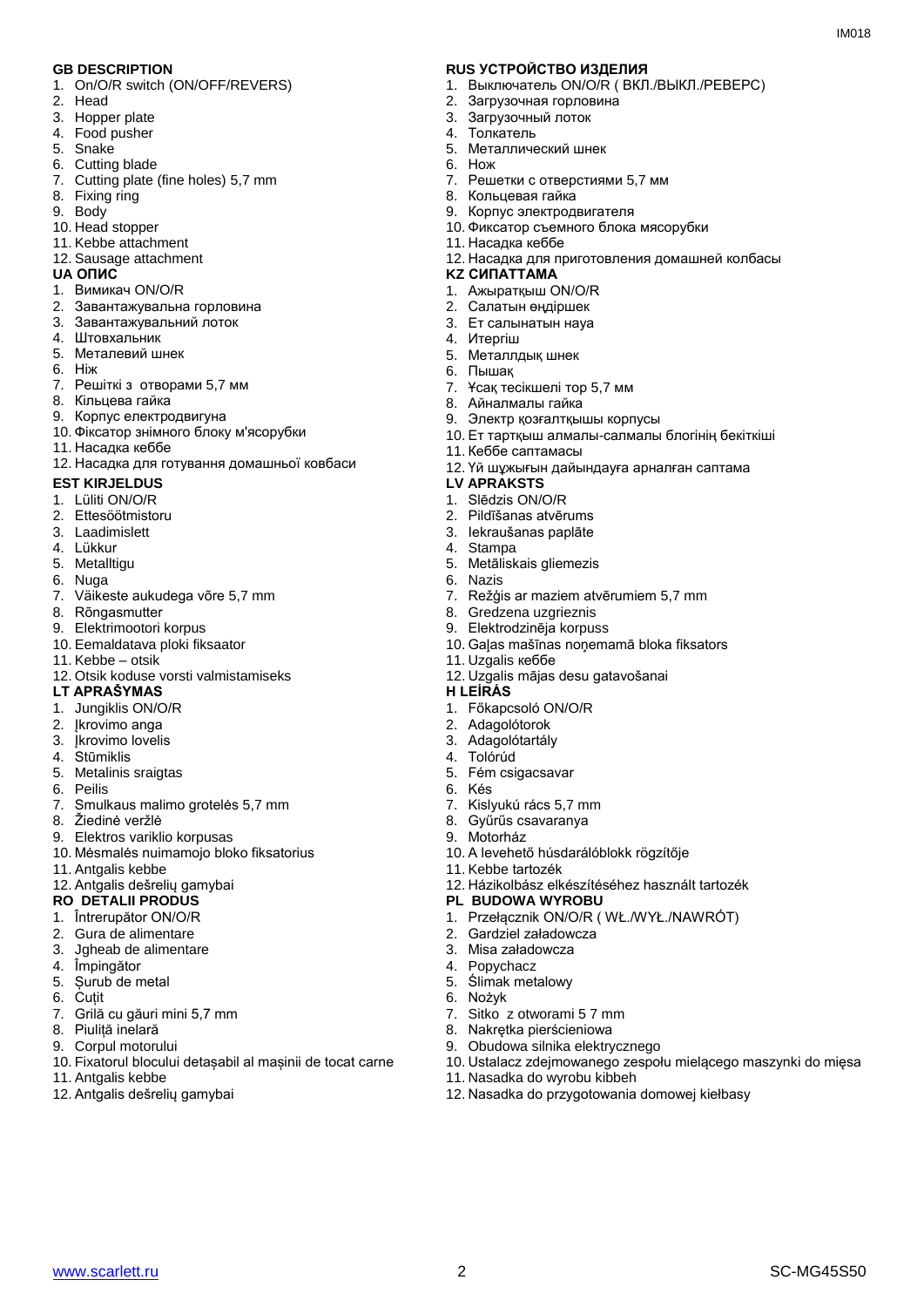|                                                    |                                             |             | mm<br>265  |
|----------------------------------------------------|---------------------------------------------|-------------|------------|
| $220 - 240V \sim 50Hz$<br>1.09A<br>Класс защиты II | Max. Power 1900 W<br>Макс. Мощность 1900 Вт | 2.5 /2.89kg | 130<br>250 |



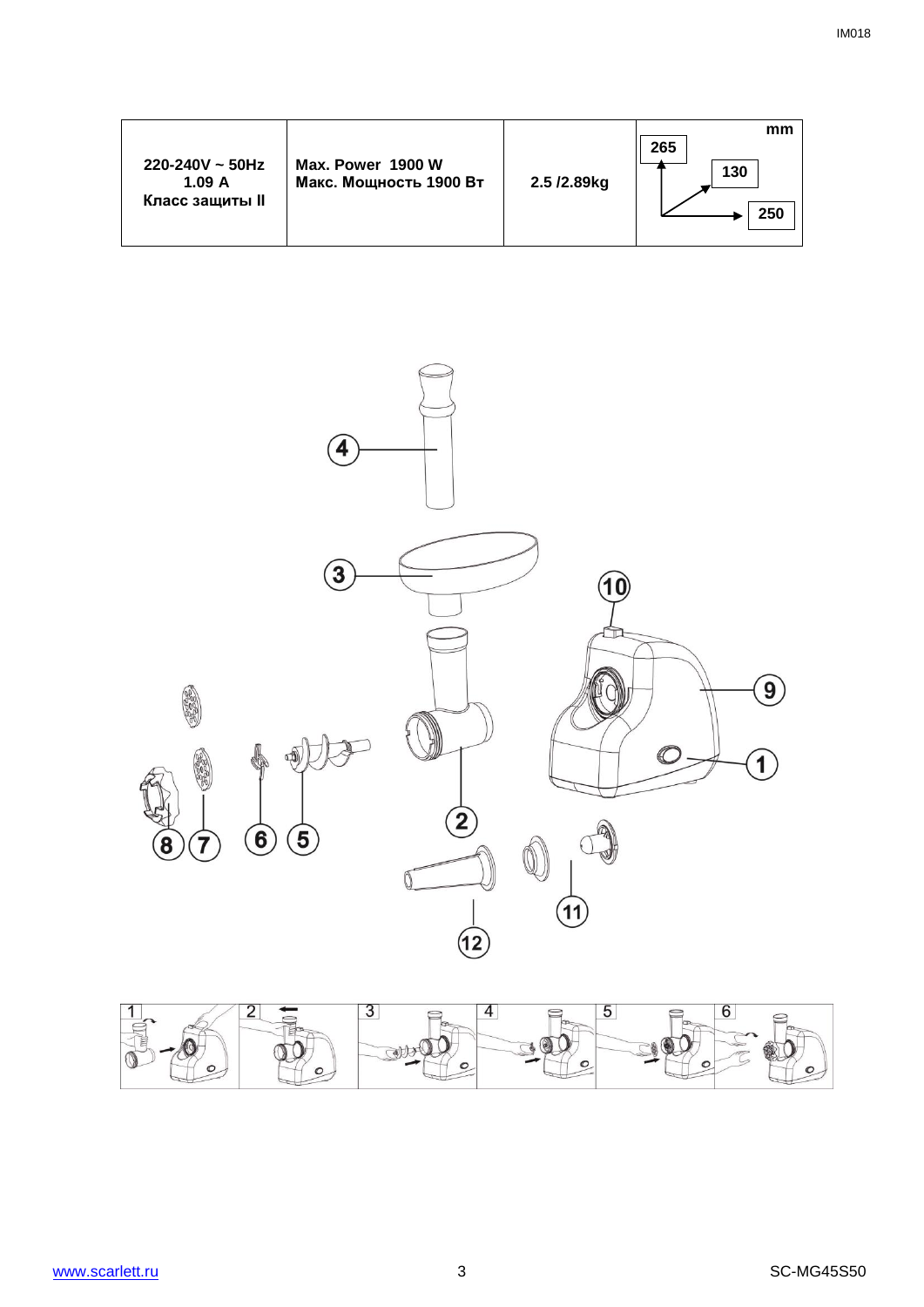#### **GB INSTRUCTION MANUAL IMPORTANT SAFEGUARDS**

- Before switching on the appliance for the first time please check if the technical specifications indicated on the unit correspond to the mains parameters.
- For home use only. Do not use for industrial purposes. Do not use the appliance for any other purposes than described in this instruction manual.
- Do not use outdoors.
- 1. **Do not disassemble the appliance when it is plugged to the power supply.** Always unplug the appliance from the power supply before cleaning and when not in use.
- To prevent risk of electric shock and fire, do not immerse the appliance in water or any other liquids. If it has happened, unplug it immediately and check in service center.
- This appliance is not intended for use by persons (including children) with reduced physical, sensory or mental capabilities, or lack of experience and knowledge, unless they have been given supervision or instruction concerning use of the appliances by a person responsible for their safety.
- Children should be supervised to ensure that they do not play with the appliance.
- Do not leave the appliance switched on when not in use.
- Do not use other attachments than those supplied.
- Do not attempt to repair, adjust or replace parts in the appliance. Check and repair the malfunctioning appliance in the nearest service center only.
- Keep the cord away from sharp edges and hot surfaces.
- Do not pull, twist, or wrap the power cord around the appliance.
- Do not place the appliance near gas or electric oven or store at heated surface.
- Avoid contacting with moving parts.
- The blades are very sharp, so handle them with care.
- Do not push products into the appliance with fingers while it is in operation. If food becomes lodged in the feeder tube, use the pusher to push it down. If this doesn't work, turn the motor off, unplug the unit, and then disassemble the appliance to remove remaining food.
- When carrying the unit be sure to hold the motor housing with both hands. Do not carry the unit by the hopper plate or head.
- Do not fix the cutting blade and cutting plate when using kebbe attachment.
- Do not grind hard food such as bones, nuts, ginger or other products with hard fiber.
- When the circuit breaker activates, do not switch on.
- **Do not run the meat grinder continuously for longer than 7 minutes. Turn the unit off and let**

#### **it rest for at least 7 minutes to cool down the motor, otherwise the motor may be damaged.**

- Be sure to turn the appliance off after each use. Make sure the motor stops completely before disassembling.
- Do not overload the appliance with products.
- If the product has been exposed to temperatures below 0ºC for some time it should be kept at room temperature for at least 2 hours before turning it on.
- The manufacturer reserves the right to introduce minor changes into the product design without prior notice, unless such changes influence significantly the product safety, performance, and functions.
- Production date mentioned on the unit and/or on the packing materials and documentations.

#### **BEFORE THE FIRST USE**

- Wash all parts (except body) in warm soapy water.
- Before plugging in, ensure the appliance is switched off.

# **INSTRUCTION FOR USING**

ASSEMBLING(Fig.1-6)

- Place the head tightly onto the head inlet.
- Place the snake into the head, long end first, and turn to feed the screw slightly until it is set into the motor housing.
- Place the cutting blade onto the snake shaft with the blade facing the front as illustrated. Place the desired cutting plate next to the cutting blade, fitting protrusions in the slots. If it is not fitted properly, meat will not be ground.
- For easy disassembly on the fix ring are provided few grooves, you can use any improvised cutlery to reverse it.
- Screw the fixing ring tightly. Do not overtighten.
- Place the feed tray on the head and fix it into position.
- Locate the unit on a firm surface.
- The air passage at the bottom and the side of the motor housing should be kept free and not blocked.

PROCESSING MEAT

- Cut the meat into pieces so that they easily fit the throat.
- Plug the meat grinder in and set the switch to the ON position.
- Place the meat on the hopper tray and feed it into the meat grinder little by little with the pusher.
- After finishing work switch off the meat grinder and unplug it from outlet.

MAKING KEBBE

- Kebbe is a traditional Middle Eastern dish. It is usually prepared of lamb and bulgur minced together to smooth paste. Paste is formed to hollow tubes, stuffed with mixture of meat and spices and then deep-fried.
- Feed the prepared minced meat through the kebbe maker.
- Cut the resulting tube into cylinders of desired length.
- Stuff the cylinders with filling and seal the ends.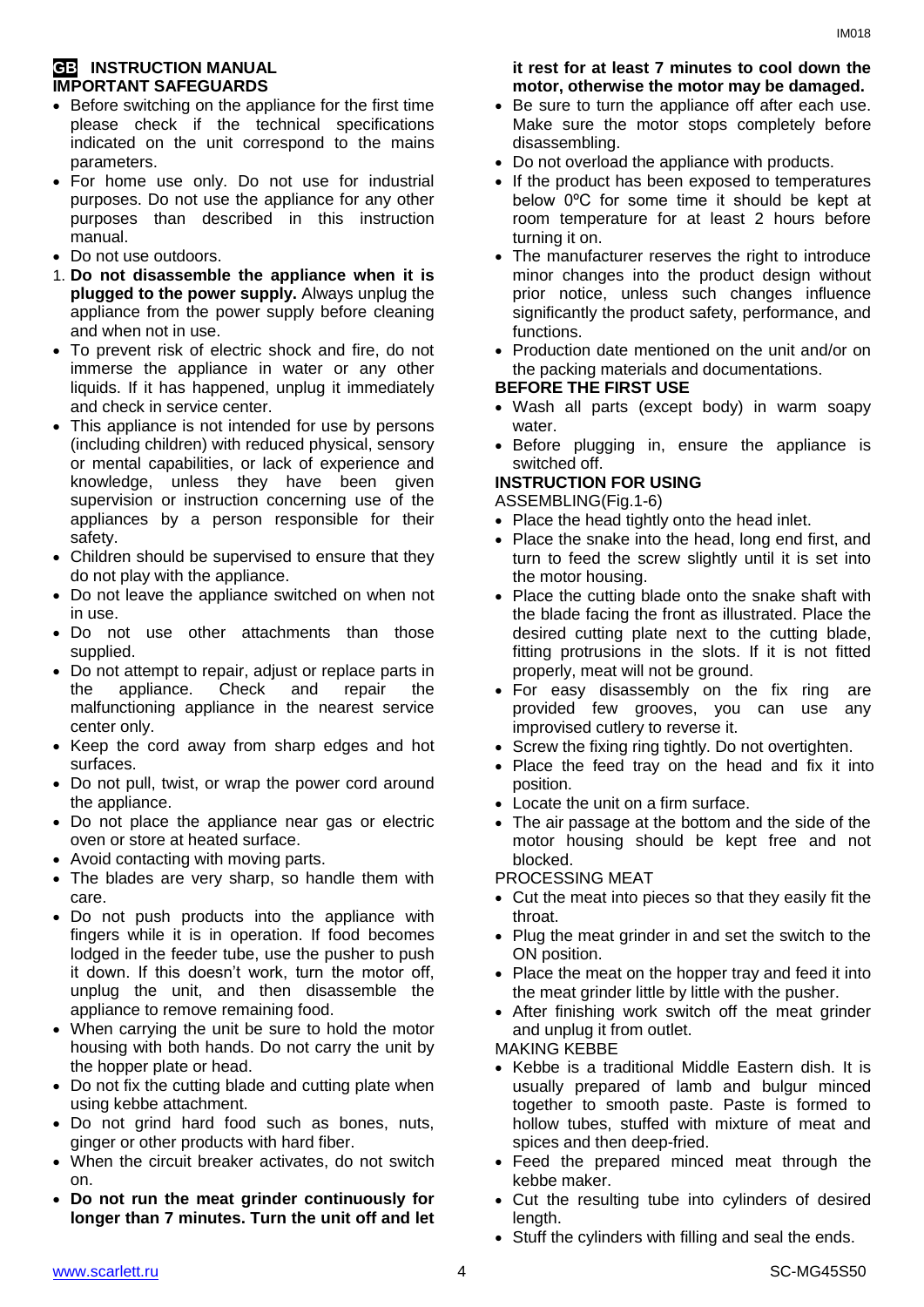#### • Deep-fry kebbe.

#### MAKING SAUSAGES

- Put the sausage skin in warm water for 10 minutes. Then slide the wet skin onto the sausage horn.
- Put the minced meat in the tray. To fill the skin push the meat into the cutter housing.
- If the skin gets stuck onto the sausage horn, wet it with some water.

#### **REVERSE MODE**

- If the meat grinder is jammed, switch it off and without unplugging it from the outlet set the switch to the R position.
- The feed screw will start rotating in the opposite direction and push out jammed food.
- If this does not help, unplug the meat grinder from the outlet, disassemble and clean it.

#### **CLEANING AND MAINTENANCE**

DISASSEMBLING

- Switch off the appliance and make sure that the motor has stopped completely.
- Unplug the appliance.
- Disassemble by reversing the assembling steps.

#### CLEANING

- Remove meat, etc.
- Wash each part in warm soapy water.
- **The metal parts of the mincing machine are not to be washed in the dishwasher!**
- **Do not wash all metal parts with hot water which temperature above 50**℃**. Bcs it will be accelerate metal parts oxidation.**
- **After washing pls use dry dishcloth clean the metal parts.**
- **If the meat grinder won't be use for a long time, pls wipe all the metal parts by vegetable oil-wet dishcloth.**
- Do not use abrasives, chlorine containing substances or organic solvents.
- Do not immerse the motor housing in water, but only wipe it with a damp cloth.
- Wipe all the cutting parts with vegetable oil.

#### **STORAGE**

- Switch off and unplug the appliance; let it entirely cool.
- Complete all requirements of Chapter CLEANING AND MAINTENANCE.
- Reel on the power cord.
- Keep the appliance in a dry cool place.

in the garbage with ordinary household garbage. These units should be pass to special receiving point.

For additional information about actual system of the garbage collection address to the local authority.

Valid utilization will help to save valuable resources and avoid negative work on the public health and environment which happens with incorrect using garbage.

#### **RUS РУКОВОДСТВО ПО ЭКСПЛУАТАЦИИ МЕРЫ БЕЗОПАСНОСТИ**

- Перед первоначальным включением проверьте, соответствуют ли технические характеристики, указанные на изделии, параметрам электросети.
- Использовать только в бытовых целях согласно данному Руководству по эксплуатации. Прибор не предназначен для промышленного применения.
- Не использовать вне помещений.
- **Запрещается разбирать устройство, если оно подключено к электросети.** Всегда отключайте устройство от электросети перед очисткой, или если Вы его не используете.
- Во избежание поражения электрическим током и возгорания, не погружайте прибор и шнур питания в воду или другие жидкости. Если это произошло, немедленно отключите его от электросети и обратитесь в Сервисный центр для проверки.
- Прибор не предназначен для использования лицами (включая детей) с пониженными физическими, чувственными или умственными способностями или при отсутствии у них опыта или знаний, если они не находятся под контролем или не проинструктированы об использовании прибора лицом, ответственным за их безопасность.
- Дети должны находиться под контролем для недопущения игры с прибором.
- Не оставляйте включенный прибор без присмотра.
- Не используйте принадлежности, не входящие в комплект поставки.
- При повреждении шнура питания его замену, во избежание опасности, должен производить изготовитель или уполномоченный им сервисный центр, или аналогичный квалифицированный персонал.
- Не пытайтесь самостоятельно ремонтировать устройство. При возникновении неполадок обращайтесь в ближайший Сервисный центр.
- Следите, чтобы шнур питания не касался острых кромок и горячих поверхностей.
- Не тяните, не перекручивайте и ни на что не наматывайте шнур питания.
- Не ставьте прибор на горячую газовую или электрическую плиту, не располагайте его поблизости от источников тепла.
- Не прикасайтесь к движущимся частям прибора.
- Будьте осторожны при обращении с ножом он очень острый.
- Не проталкивайте продукты в горловину пальцами, используйте для этого толкатель. Если это не помогло, выключите и отключите прибор от электросети, разберите его и прочистите забившиеся места.
- При переноске держите прибор обеими руками за корпус и ни в коем случае не за лоток для продуктов или горловину.

The symbol on the unit, packing materials and/or documentations means used electrical and electronic units and battery's should not be toss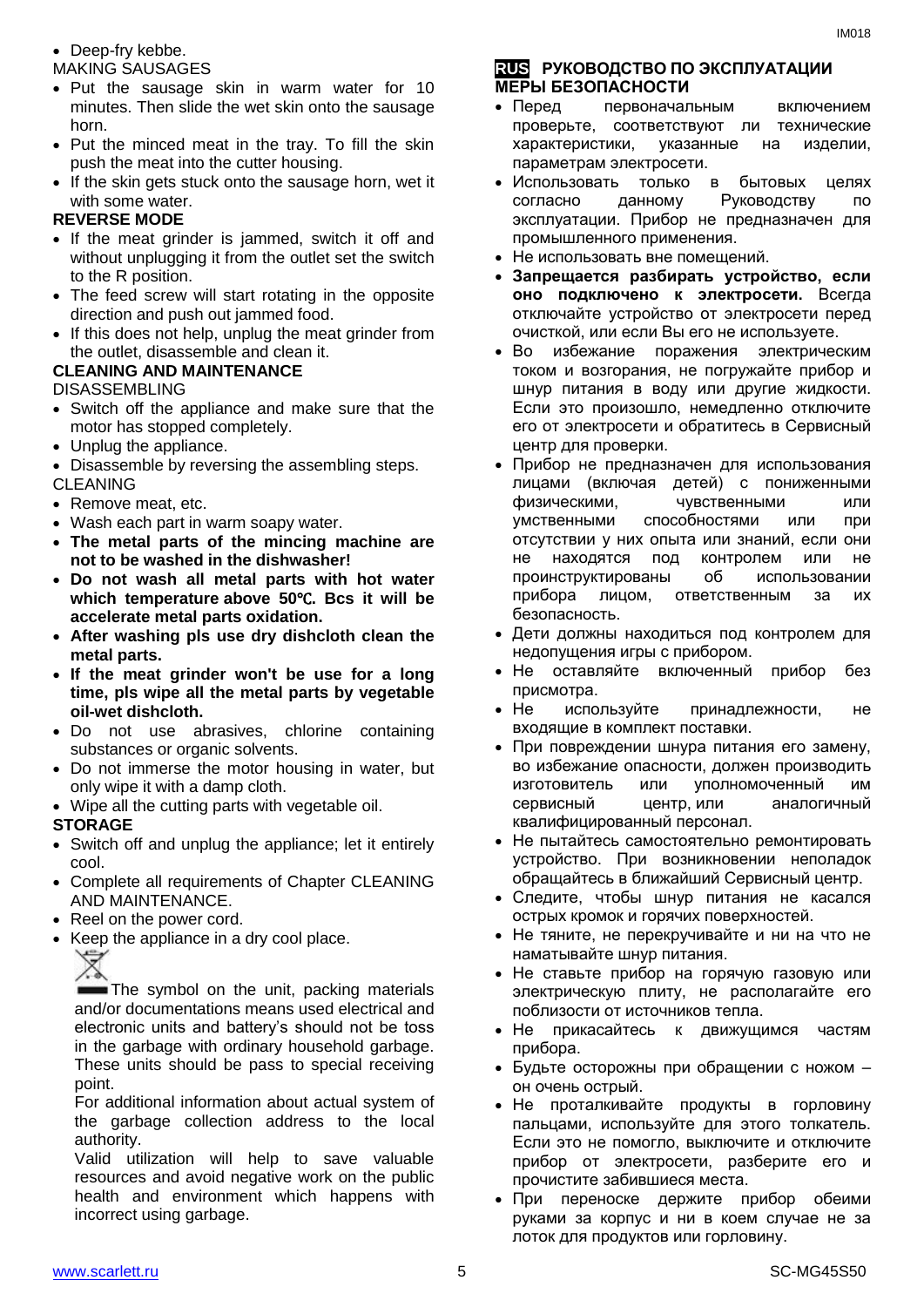- Если сработала система защиты от перегрева двигателя, не включайте прибор, пока он полностью не остынет.
- **Максимально допустимое время непрерывной работы – не более 7 минут с обязательным перерывом не менее 7 минут.**
- Каждый раз после окончания работы убедитесь, что прибор выключен, отключен от электросети и двигатель полностью остановился, прежде чем приступать к разборке устройства.
- Не перегружайте прибор продуктами.
- Если изделие некоторое время находилось при температуре ниже 0ºC, перед включением его следует выдержать в комнатных условиях не менее 2 часов.
- Производитель оставляет за собой право без дополнительного уведомления вносить незначительные изменения в конструкцию изделия, кардинально не влияющие на его безопасность, работоспособность и функциональность.
- Дата производства указана на изделии и/или на упаковке, а также в сопроводительной документации.

#### **ПОДГОТОВКА К РАБОТЕ**

- Прибор предназначен для приготовления мяса.
- Все части мясорубки, которые будут соприкасаться с продуктами (кроме корпуса), вымойте теплой водой с моющим средством.
- Перед подключением прибора к электросети удостоверьтесь, что он выключен.

#### **РАБОТА**

СБОРКА (Рис.1-6)

- Вставьте загрузочную горловину мясорубки в гнездо на корпусе.
- Поверните до щелчка.
- Вставьте в загрузочную горловину мясорубки шнек длинным концом и поворачивайте его до тех пор, пока он не встанет на место.
- Наденьте на шнек сначала нож (плоской стороной наружу), а затем решетку так, чтобы ее выступы вошли в пазы на горловине мясорубки, а режущие кромки ножа плотно прилегли к ее плоскости, иначе мясо не будет перемалываться.
- Затяните (не перетягивая) кольцевую гайку.
- Для удобства на гайке предусмотрены специальные пазы, благодаря которым можно воспользоваться любым подручным столовым прибором, чтобы открутить ее.
- Установите на загрузочную горловину мясорубки лоток для продуктов.
- Поставьте мясорубку на ровную поверхность.
- Ничем не перекрывайте вентиляционные отверстия на нижней и боковой панелях. ОБРАБОТКА МЯСА
- Порежьте мясо на куски такого размера, чтобы они легко проходили в загрузочную горловину.
- Подключите мясорубку к электросети и переключите выключатель в положение ON.
- Положите мясо на лоток и понемногу подавайте в мясорубку толкателем.
- После окончания работы выключите мясорубку и отключите ее от электросети.

ПРИГОТОВЛЕНИЕ КЕББЕ

- Кеббе это традиционное ближневосточное блюдо. Его обычно готовят из баранины и пшеничной крупы, которые перекручивают в однородный фарш. Из фарша делают полые трубочки, начиняют их более грубым фаршем со специями и обжаривают в масле.
- Пропустите заранее приготовленный фарш через насадку для приготовления кеббе.
- Порежьте получившуюся полую трубку на кусочки желаемой длины.
- Наполните трубочки начинкой и залепите их концы.

Обжарьте кеббе в масле.

- ПРИГОТОВЛЕНИЕ ДОМАШНЕЙ КОЛБАСЫ
- Подержите оболочку для колбасы в теплой воде 10 минут, затем наденьте влажную оболочку на насадку для приготовления колбасы.
- Поместите измельченное мясо в лоток. Наполните оболочку, мягко проталкивая мясо в горловину с помощью толкателя.
- Если оболочка прилипнет к насадке, смочите ее водой.

РЕВЕРС

- Если мясорубка забилась, выключите ее и, не отключая от электросети, переключите выключатель в положение R.
- Шнек начнет вращаться в обратном направлении и вытолкнет застрявшие продукты.
- Если это не помогает, отключите мясорубку от электросети, разберите и прочистите.

**ОЧИСТКА И УХОД**

- РАЗБОРКА
- Выключите мясорубку и удостоверьтесь, что двигатель полностью остановился.
- Отключите прибор от электросети.
- Разборку производите в обратном сборке порядке.
- При отсоединении загрузочной горловины мясорубки нажмите на фиксатор и поверните горловину.
- Для облегчения разборки на кольцевой гайке предусмотрены специальные выступы. ОЧИСТКА
- Удалите остатки продуктов.
- Вымойте все детали, соприкасавшиеся с продуктами, теплой водой с моющим средством.
- Не применяйте абразивные и хлорсодержащие вещества или органические растворители.
- Не погружайте корпус электродвигателя в воду. Протирайте его влажной тканью.
- **Запрещается мыть металлические детали мясорубки в посудомоечной машине!**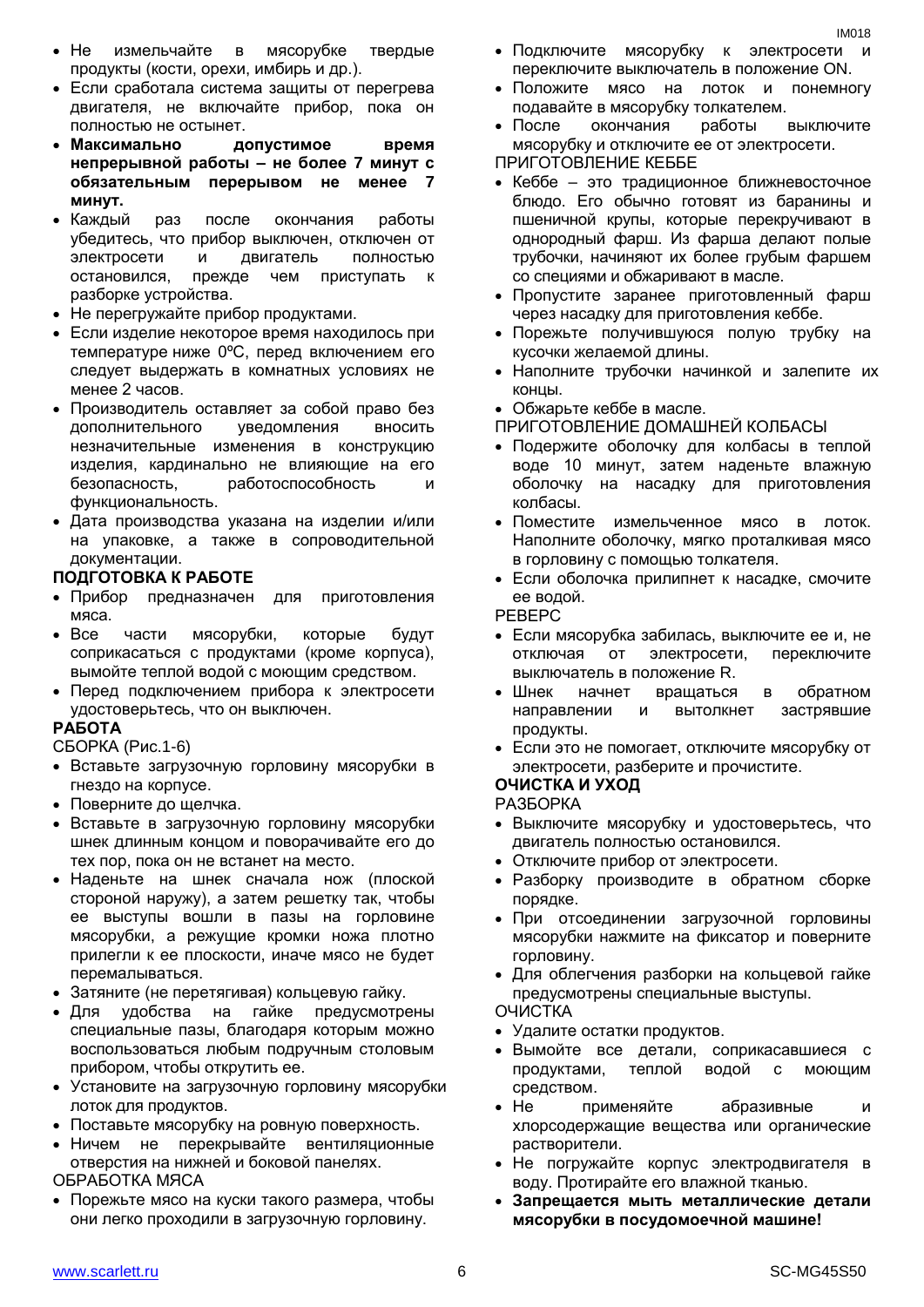- После мытья вытрите металлические части сухой тканью.
- Если мясорубка не будет использоваться длительное время, протрите **BCe** ee металлические части тканью, смоченной в растительном масле.
- Чистые и высушенные нож и решетку протрите тканью, пропитанной растительным маслом.

#### **XPAHEHUE**

- Перед хранением убедитесь, что прибор отключен от электросети и полностью остыл.
- Выполните все требования раздела ОЧИСТКА И УХОД.
- Смотайте шнур питания.
- Храните прибор в сухом прохладном месте.

X. Данный символ на изделии, упаковке и/или сопроводительной документации означает, что использованные электрические и электронные изделия и батарейки не должны выбрасываться вместе с обычными бытовыми отходами. Их следует сдавать в специализированные пункты приема.

Для получения дополнительной информации о существующих системах сбора ОТХОДОВ обратитесь к местным органам власти.

Правильная утилизация поможет сберечь ценные ресурсы и предотвратить возможное негативное влияние на здоровье людей и состояние окружающей среды, которое может **ВОЗНИКНУТЬ** B результате неправильного обращения с отходами.

#### **UA IHCTPYKЦIЯ З ЕКСПЛУАТАЦІЇ**

- Шановний покупець! Ми вдячні Вам за придбання продукції торговельної марки SCARLETT та довіру до нашої компанії. SCARLETT гарантує високу якість та надійну роботу своєї продукції за умови дотримання технічних вимог, вказаних в посібнику з експлуатації.
- Термін служби виробу торгової марки SCARLETT у разі експлуатації продукції в межах побутових потреб та дотримання правил користування, наведених в посібнику з експлуатації, складає 2 (два) роки з дня користувачеві. передачі виробу Виробник звертає увагу користувачів, ШО  $V$ разі дотримання цих умов, термін служби виробу може значно перевищити вказаний виробником строк.

#### ЗАХОДИ БЕЗПЕКИ

- Перш ніж увімкнути прилад, перевірте, чи відповідають технічні характеристики, вказані на виробі, параметрам електромережі.
- Використовувати тільки в побутових цілях у відповідності до даного Порадника 3 експлуатації. Прилад не призначений для промислового використання.
- Використовувати тільки у приміщенні.
- Забороняється розбирати пристрій, якщо він підключений до електромережі. Перед очищенням, або якщо Ви не використовуєте пристрій - завжди відключайте його з електромережі.
- Щоб уникнути враження електричним струмом і займання, не занурюйте прилад у воду, чи іншу рідину. Якщо це відбулося, потрібно негайно відключити пристрій від електромережі та звернутися до Сервісного центру для перевірки.
- Прилад не призначений для використання особами (включаючи дітей) зі зниженими фізичними, чуттєвими або розумовими здібностями або у разі відсутності у них опиту або знань, якщо вони не знаходяться під контролем або не проінструктовані про використання приладу особою, що відповідає за їх безпеку.
- Діти повинні знаходитись під контролем, задля недопущення ігор з приладом.
- Не залишайте увімкнений прилад без догляду.
- Не використовуйте комплектуючі, що не входять до комплекту.
- У разі пошкодження кабелю живлення, його метою запобігання небезпеці. заміну.  $\mathbf{3}$ повинен виконувати виробник або уповноважений їм сервісний центр, аб∩ аналогічний кваліфікований персонал.
- намагайтеся самостійно ремонтувати  $\bullet$  He пристрій. У разі виникнення несправностей звертайтеся до найближчого Сервісного центру.
- Слідкуйте, щоб шнур живлення не торкався гострих крайок та гарячих поверхонь.
- Не тягніть, не перекручуйте та ні на шо не намотуйте шнур живлення.
- Не ставте прилад на гарячу газову чи електричну плиту, не розташовуйте його поблизу теплових джерел.
- Не торкайтеся до частин приладу, ШО рухаються.
- Будьте обережні при використанні ножа він дуже гострий.
- $\bullet$  He проштовхуйте продукти V ГОDЛОВИНУ пальцями. користуйтеся ДЛЯ **IILOTO** штовхальником. Якщо це не допомогло, потрібно вимкнути прилад та відключити його з електромережі, розібрати і прочистити місця, що забилися.
- При перенесенні тримайте прилад двома руками за корпус, та ні в якому разі за лоток для продуктів, чи горловину.
- При використанні кеббе He насалки встановлюйте ніж та решітки.
- Не подрібнюйте в м'ясорубці тверді продукти (кістки, горіхи, імбир та ін.).
- Якщо спрацювала система захисту двигуна від перегріву, не вмикайте прилад до тих пір, поки він повністю не охолоне.
- Максимально дозволений uac. безперервної роботи не має перевищувати 7 хвилин з обов'язковою перервою не меншою за 7 хвилин.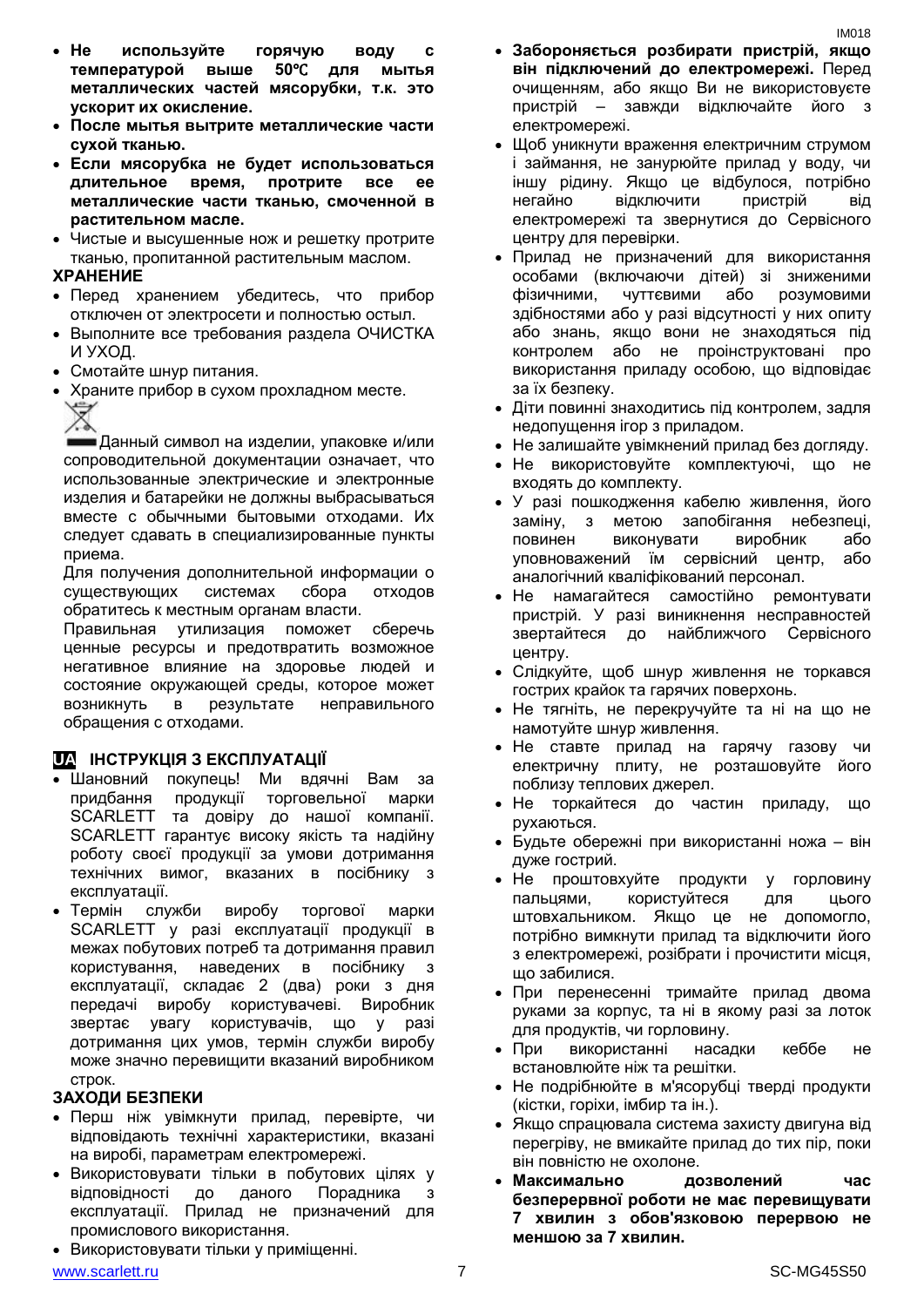- Щоразу після закінчення роботи, перш ніж розбирати пристрій, переконайтеся, що прилад вимкнений, відключений від електромережі та двигун повністю зупинився.
- Не перевантажуйте прилад продуктами.
- Обладнання відповідає вимогам Технічного регламенту обмеження використання деяких небезпечних речовин в електричному та електронному обладнанні.
- Якщо виріб деякий час знаходився при температурі нижче 0ºC, перед увімкненням його слід витримати у кімнаті не менше 2 годин.
- Виробник залишає за собою право без додаткового повідомлення вносити незначні зміни до конструкції виробу, що кардинально не впливають на його безпеку, працездатність та функціональність.
- Дата виробництва вказана на виробі та/або на упаковці, а також у супровідній документації.

#### **ПІДГОТОВКА ДО РОБОТИ**

- Всі частини м'ясорубки, що будуть контактувати з продуктами (окрім корпуса), вимийте теплою водою з миючим засобом.
- Перед підключенням приладу до електромережі необхідно перевірити, чи вимкнений він.

#### **РОБОТА**

ЗБОРКА (Мал.1-6)

- Уставте горловину м'ясорубки в гніздо на корпусі.
- Уставте в горловину м'ясорубки шнек довгим кінцем, і повертайте його, поки він не встане на місце.
- Надягніть на шнек спочатку ніж, а потім одну з решіток так, щоб її виступи ввійшли до пазiв на корпусі горловину м'ясорубки, а ріжучі крайки ножу щільно прилягли до її поверхні, інакше м'ясо не буде перемелюватися.
- Затягніть (не перетягуючи) кільцеву гайку.
- Для зручності на гайці передбачені спеціальні пази, завдяки яким можна скористатися будьяким підручним столовим приладом, щоб відкрутити її.
- Установіть на горловину м'ясорубки лоток для продуктів.
- Поставте м'ясорубку на рівну поверхню.
- Не перекривайте вентиляційні отвори на нижній і боковій панелях.

ОБРОБКА М'ЯСА

- Подрібніть м'ясо на шматки такого розміру, щоб вони легко проходили у завантажувальну горловину.
- Увімкніть м'ясорубку в електромережу та перемкніть вимикач у положення ON.
- Покладіть м'ясо на піддон та потрохи додавайте до м'ясорубки штовхачем.
- Після закінчення роботи вимкніть м'ясорубку та вимкніть її з електромережі.

ПРИГОТУВАННЯ КЕББЕ

 Кеббе – це традиційне близькосхідне блюдо. Його зазвичай готують з баранини і пшеничної крупи, які перекручують в однорідний фарш. З фаршу роблять порожнисті трубочки, начиняють

їх грубішим фаршем із спеціями і обсмажують в маслі.

- Перекрутіть заздалегідь приготований фарш через насадку для приготування кеббе.
- Поріжте порожнисту трубку, що вийшла, на шматочки бажаної довжини.
- Наповніть трубочки начинкою і заліпіть їх кінці.
- Обсмажте кеббе в маслі.
- ПРИГОТУВАННЯ ДОМАШНЬОЇ КОВБАСИ
- Потримайте оболонку для ковбаси в теплій воді 10 хвилин, потім надіньте вологу оболонку на насадку для приготування ковбаси.
- Помістіть подрібнене м'ясо в лоток. Наповніть оболонку, м'яко проштовхуючи м'ясо в горловину за допомогою штовхача.
- Якщо оболонка прилипне до насадки, змочить її водою.

РЕВЕРС

- Якщо у м'ясорубці застрягли продукти, вимкніть її та, не вимикаючи з електромережі, перемкніть вимикач у положення R.
- Шнек почне обертатися у зворотному напрямку та виштовхне продукти, що застрягли.
- Якщо це не помагає, вимкніть м'ясорубку з електромережі, розберіть та прочистіть її.

#### **ОЧИЩЕННЯ ТА ДОГЛЯД**

РОЗБИРАННЯ

- Вимкніть м'ясорубку та прослідкуйте, щоби двигун повністю зупинився.
- Відключіть прилад з електромережі.
- Розбирання потрібно проводити у зворотньому від зборки порядку. ОЧИЩЕННЯ
- Звільніть прилад від залишків продуктів.
- Вимийте теплою водою з миючим засобом всі контактуючі з продуктами деталі.
- Не застосовуйте органічних розчинників, абразивних та агресивних речовин.
- **Забороняється мити металеві деталі м'ясорубки в посудомийній машині!**
- **Не використовуйте гарячу воду для миття металевих частин м'ясорубки, якщо її температура вище 50**℃, **оскільки це прискорить їх окислення.**
- **Після миття протріть металеві частини сухою тканиною.**
- **Якщо ви не плануєте використовувати м'ясорубку тривалий час, протріть всі її металеві частини тканиною, яка змочена в рослинній олії.**
- Не занурюйте корпус електродвигуна у воду. Протирайте його вологою тканиною.
- Чисті і висушені ніж з решітками протріть тканиною, просоченою рослинною олією.

#### **ЗБЕРЕЖЕННЯ**

- Перед збереженням переконайтеся, що прилад відключений від електромережі та повністю охолонув.
- Виконайте усі вимоги розділу ОЧИЩЕННЯ ТА ДОГЛЯД.
- Змотайте шнур живлення.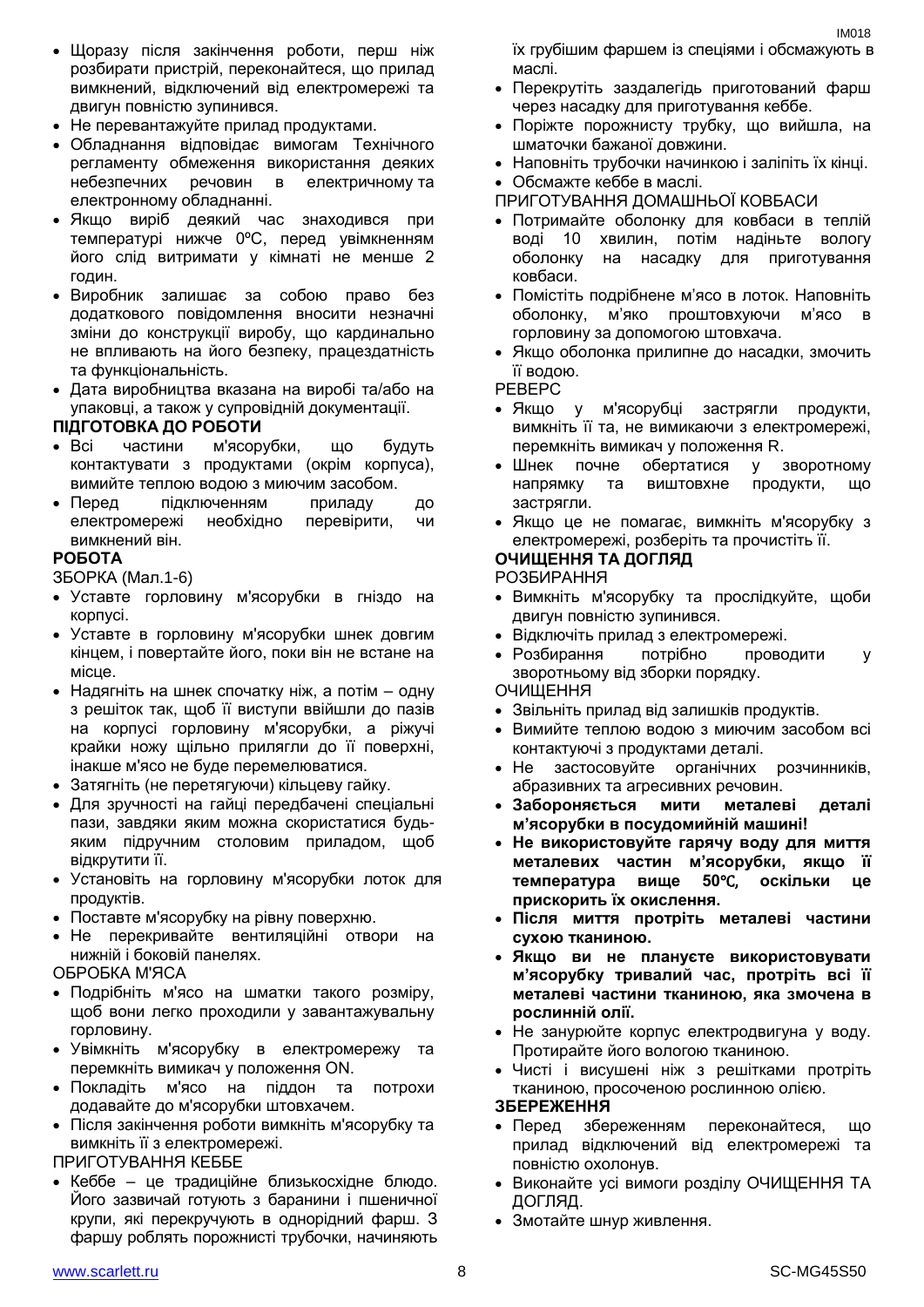Зберігайте прилад у сухому, прохолодному місці.



Цей символ на виробі, упаковці та/або в супровідній документації означає, що електричні та електронні вироби, а також батарейки, що були використані, не повинні викидатися разом із звичайними побутовими відходами. Їх потрібно здавати до спеціалізованих пунктів прийому.

Для отримання додаткової інформації щодо існуючих систем збору відходів зверніться до місцевих органів влади.

Належна утилізація допоможе зберегти цінні ресурси та запобігти можливому негативному впливу на здоров'я людей і стан навколишнього середовища, який може виникнути в результаті неправильного поводження з відходами.

#### **KZ ПАЙДАЛАНУ ЖӨНІНДЕГІ НҰСҚАУЛЫҚ**

- Құрметті сатып алушы! SCARLETT сауда таңбасының өнімін сатып алғаныңыз үшін және біздің компанияға сенім артқаныңыз үшін Сізге алғыс айтамыз. Іске пайдалану нұсқаулығында суреттелген техникалық талаптар орындалған жағдайда, SCARLETT компаниясы өзінің өнімдерінің жоғары сапасы мен сенімді жұмысына кепілдік береді.
- SCARLETT сауда таңбасының бұйымын тұрмыстық мұқтаждар шеңберінде пайдаланған және іске пайдалану нұсқаулығында келтірілген пайдалану ережелерін ұстанған кезде, бұйымның қызмет мерзімі бұйым тұтынушыға табыс етілген күннен бастап 2 (екі) жылды құрайды. Аталған шарттар орындалған жағдайда, бұйымның қызмет мерзімі өндіруші көрсеткен мерзімнен айтарлықтай асуы мүмкін екеніне өндіруші тұтынушылардың назарын аударады.

#### **ҚАУІПСІЗДІК ШАРАЛАРЫ**

- Алғаш рет іске қосар алдында бұйымда көрсетілген техникалық сипаттамалардың электр желісінің параметрлеріне сәйкес келетін-келмейтінін тексеріңіз.
- Осы Пайдалану нұсқауына сәйкес тек қана тұрмыстық мақсаттарда қолданылады. Құрал өнеркәсіптік қолдануға арналмаған.
- Бөлмелерден тыс қолданбаңыз.
- **Электр желісіне қосылмаған жағдайда аспапты бөлшектеуге тыйым салынады.**  Тазалау алдында немесе пайдаланбаған уақытта аспапты электр желісінен үнемі ағытып отырыңыз.
- Электр тогының ұрынуы мен жануына тап болмау үшін, құралды суға немесе басқа сұйықтықтарға түсірмеңіз. Егер ондай жағдай болса, оны электр жүйесінен дереу сөндіріп тастаңыз және қызмет көрсету орталығына тексертіңіз.
- Дене, жүйке не болмаса ақыл-ой кемістігі бар, немесе осы құрылғыны қауіпсіз пайдалану үшін тәжірибесі мен білімі жеткіліксіз адамдардың

(соның ішінде балалардың) қауіпсіздігі үшін жауап беретін адам қадағаламаса немесе құрылғыны пайдалану бойынша нұсқау бермесе, олардың бұл құрылғыны қолдануына болмайды.

- Балалар құрылғымен ойнамауы үшін оларды үнемі қадағалап отыру керек.
- Желіге қосылған құралды бақылаусыз қалдырмаңыз.
- Жеткізу жинағына енгізілмеген керекжарақтарды қолданбаңыз.
- Қоректену баусымы зақымдалған аспапты қолданбаңыз.
- Аспапты өз бетіңізше жөндеуге талпынбаңыз. Олқылықтар пайда болса, жақын арадағы қызмет көрсету орталығына апарыңыз.
- Қоректену баусымы өткір жиектер мен ыстық үстілерге тигізбеуін қадағалаңыз.
- Қоректену баусымын тартпаңыз, орамаңыз және кез-келген затқа орамаңыз.
- Аспапты ыстық газды немесе электрлік плитаға қоймаңыз, жылы орындар маңына жақын орналастырмаңыз.
- Қуат сымы бүлінген жағдайда, қатерден аулақ болу үшін оны ауыстыруды өндіруші немесе ол уәкілеттік берген сервис орталығы немесе соған ұқсас білікті қызметкерлер іске асыруға тиіс.
- Аспаптың жылжымалы бөлшектеріне қол тигізбеңіз.
- Азықты өңдіршекке саусақпен итермелеңіз, ол үшін итергішті пайдаланыңыз. Егер ол көмектеспесе, аспапты электр желісінен ағытыңыз, оны бөлшектеңіз және оның тығындалып қалған орындарын тазалап жіберіңіз.
- Аспапты тасымалдаған кезде азыққа арналған лоток немесе өңдіршегінен емес, корпусын екі қолмен ұстағаныңыз жөн.
- Кеббе саптамаларды пайдаланғанда пышақ пен торыларды орнатпаңыз.
- Сүйек, жаңғақ, зімбір сияқты қатты азықты өңдуге еттартқышпен пайдаланбаңыз
- Қозғалтқышты қызудан қорғау жүйесі іске қосылса, аспап толық суынбағанша оны пайдаланбаңыз.
- **Үзіліссіз жұмыс істеуінің максималды уақыты – міндетті түрде 7 минут үзілісі болғанда 7 минуттан аспауы тиіс.**
- Аспапты бөлшектеу алдында оның сөндірілгенін, электр желісінен ағытылғанын және қозғалтқышы толық тоқталғанын анықтаңыз.
- Аспапты азықпен тым толтырмаңыз.
- Егер бұйым біршама уақыт 0ºC-тан төмен температурада тұрса, іске қосар алдында оны кем дегенде 2 сағат бөлме температурасында ұстау керек.
- Өндіруші бұйымның қауіпсіздігіне, жұмыс өнімділігі мен жұмыс мүмкіндіктеріне түбегейлі әсер етпейтін болмашы өзгерістерді оның құрылмасына қосымша ескертпестен енгізу құқығын өзінде қалдырады.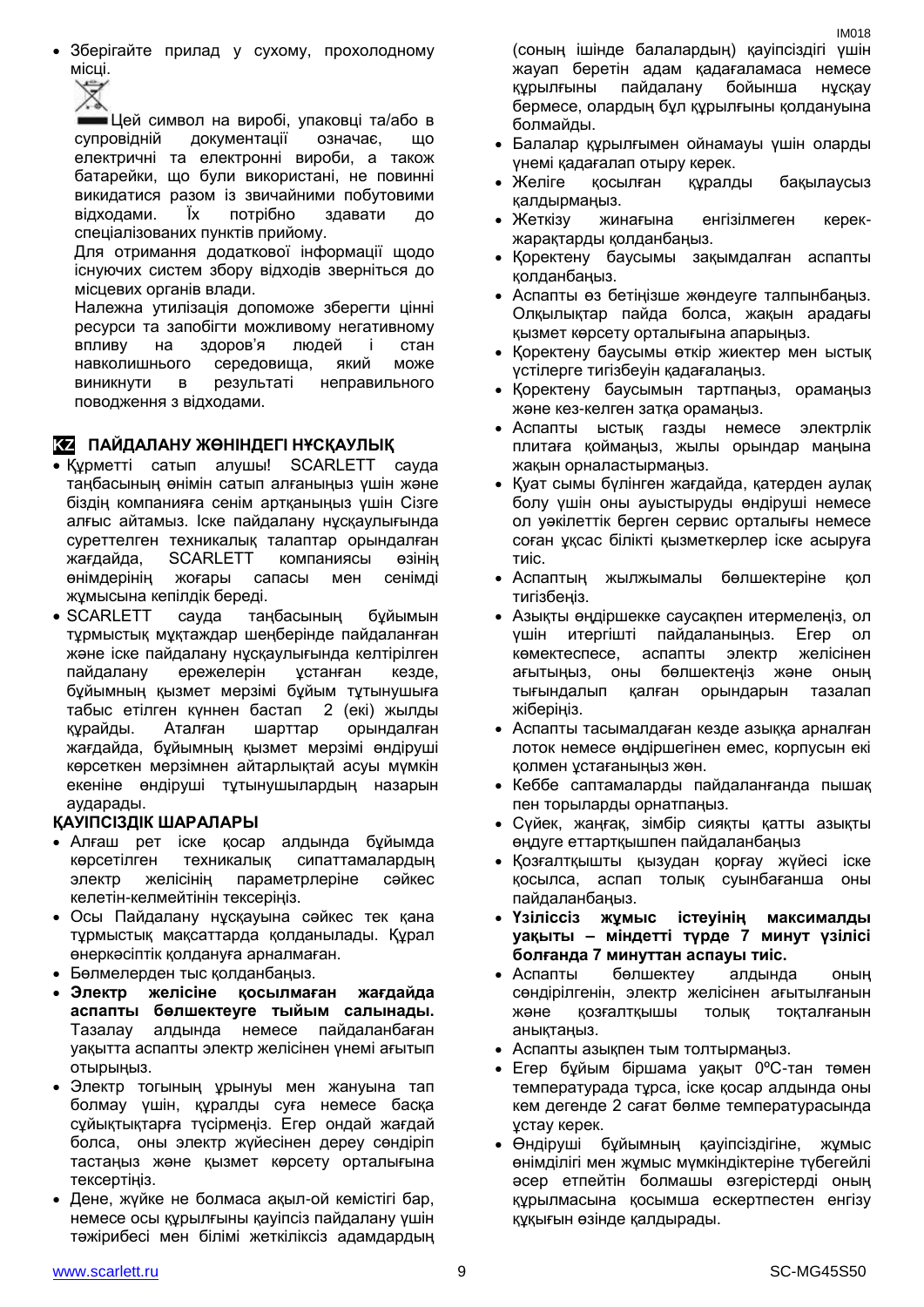Өндірілген күні өнімде және/немесе қорапта, сондай-ақ қосымша құжаттарда көрсетілген.

#### **ЖҰМЫСҚА ДАЙЫНДАУ**

- Азықпен шектесетін ет тартқыш бөлімдерін, (тұлғадан басқа) жуу құралдармен жылы суда жуыңыз.
- Аспапты электр жүйесіне қосар алдында оның сөндірілгенін анықтаңыз.

#### **ЖҰМЫС**

ҚҰРАСТЫРУ (сурет 1-6)

- Корпустағы ұяға еттартқыш блогін орнатыңыз.
- Шнекті ұзын ұшымен блокка орнатыңыз да ол орнына түспегенше айналдыра беріңіз.
- Шнекке пышақты орнатып, кейін торлардың біреуін пышақтың кесу қырын келтірумен еттартқыш блогі корпусының ойықтарына келтіріңіз, әйтпесе ет тартылмауы мүмкін.
- Mugavuse tagamiseks on mutril ette nähtud spetsiaalsed sooned, tänu millel saab selle lahtikeeramiseks kasutada mis tahes käepärast söögiriista.
- Сақиналы сомынды тартыңыз (тым асырмай тартыңыз).
- Ыңғайлы болуы үшін сомында арнайы жасалған ойықтардың арқасында оны бұрап алу үшін қолда бар кез келген асүй аспабын пайдалануға болады.
- Азыққа арналған науаны еттартқыш блогына орнатыңыз.
- Еттартқышты тегіс жазықтыққа орнатыңыз.
- Сол жақ пен оң жақ панельдегі ауа тесікшелерін бітемеңіз.
- ЕТТІ ӨҢДЕУ
- Ет салатын ұңғыдан оңай өтетіндей етіп, етті кесектеп тураңыз.
- Ет тартқышты злектр желісіне қосыңыз да, қосқышты ON қалпына.
- Етті науаға салыңыз да, ет тартқышқа аз-аздан келсаппен беріп отырыңыз.
- Жұмысты аяқтағаннан кейін ет тартқышты өшіріңіз де, электр желісінен ажыратыңыз. КЕББЕНІ ДАЙЫНДАУ
- Кеббе бұл дәстүрлі таяу шығыс тағамы. Оны әдеттегідей біркелкі фаршқа тартып, қойдың етінен және бидай жармасынан дайындайды. Фарштан түтік жасап, оны специялар қосылған фаршпен толтырады және майға қурады.
- Ертерек дайындалған фаршты кеббені дайындауға арналған саптама арқылы өткізіңіз.
- Дайын болып шыққан түтікті керек ұзындықтарға кесіңіз.
- Түтіктерді толтырғыштармен толтырыңыз және шеттерін жапсырыңыз.
- Кеббені майға қуырыңыз.

ҮЙ ШҰЖЫҒЫН ДАЙЫНДАУ

- Шұжыққа арналған қабыршақты жылы суда 10 минуттай ұстаңыз, содан соң шұжықты дайындауға арналған саптамаға дымқыл қабыршықты кигізіңіз.
- Ұсатылған етті жаймаға салыңыз. Итергішпен тамақшаға етті итеріп, қабыршақты толтырыңыз.
- Егер қабыршақ саптамаға жабысып қалса, оны сумен сулаңыз.

РЕВЕРС

- Егер ет тартқыш бітеліп қалса, оны өшіріңіз де, электр желісінен ажыратпастан, ажыратқышты R қалпына.
- Бұрама кері бағытта айнала бастайды да, кептеліп қалған өнімді итеріп шығарады.
- Егер мұның көмегі болмаса, ет тартқышты электр желісінен ажыратыңыз да, бөлшектеп, тазалаңыз.

# **ТАЗАЛАУ ЖӘНЕ КҮТІМ**

БӨЛШЕКТЕУ

- Қозғалтқыштың толық тоқталғанын анықтап, еттартқышты сөндіріңіз.
- Аспапты электр жүйесінен ағытып тастаңыз.
- Бөлшектеуді керісінше тәртіпте орындаңыз.
- Бөлшектеуді жеңілдету үшін сақиналы сомындардың арнайы ойықтар арналған .

#### ТАЗАЛАУ

- Азық қалдықтарынан тазалаңыз.
- Азықпен шектескендер бөлшектерді жуу құралдармен жылы суда жуыңыз.
- Абразивті және хлор бар заттарды немесе органикалық ерітінділерді пайдаланбаңыз.
- Электр қозғалтқыш корпусын суға түсірмеңіз. Оны ылғалды сүлгімен сүртіңіз.
- **Еттартқыштың металл бөлшектерін ыдыс жуғыш машинада жууға тыйым салынады!**
- **Еттартқыштың металл бөлшектерін жуу үшін температурасы 50**℃**-тан жоғары ыстық суды қолданбаңыз, себебі бұл олардың тотығуын тездетеді.**
- **Жуып болғаннан кейін металл бөлшектерін құрғақ шүберекпен сүртіңіз.**
- **Егер еттартқыш ұзақ уақыт бойы пайдаланылмайтын болса, оның барлық металл бөлшектерін өсімдік майына шыланған шүберекпен сүртіңіз.**
- Таза және кептірілген пышақ пен торларды өсімдік майымен сіңдірілген сүлгімен сүртіңіз.

#### **САҚТАУ**

- Сақтаудың алдында аспап толық суынғанын, электр желісінен ағытылғанын анықтаңыз.
- ТАЗАЛАУ ЖӘНЕ КҮТІМ бөлімдерінің талаптарын орындаңыз.
- Қоректену баусымын орап алыңыз.
- Аспапты құрғақ әрі салқын жерде сақтаңыз.



Өнімдегі, қораптағы және/немесе қосымша құжаттағы осындай белгі қолданылған электрлік және электрондық бұйымдар мен батарейкалар кәдімгі тұрмыстық қалдықтармен бірге шығарылмауы керек дегенді білдіреді. Оларды арнайы қабылдау бөлімшелеріне өткізу қажет.

Қалдықтарды жинау жүйелері туралы қосымша мәліметтер алу үшін жергілікті басқару органдарына хабарласыңыз.

Қалдықтарды дұрыс кәдеге жарату бағалы ресурстарды сақтауға және қалдықтарды дұрыс шығармау салдарынан адамның денсаулығына және қоршаған ортаға келетін теріс әсерлердің алдын алуға көмектеседі.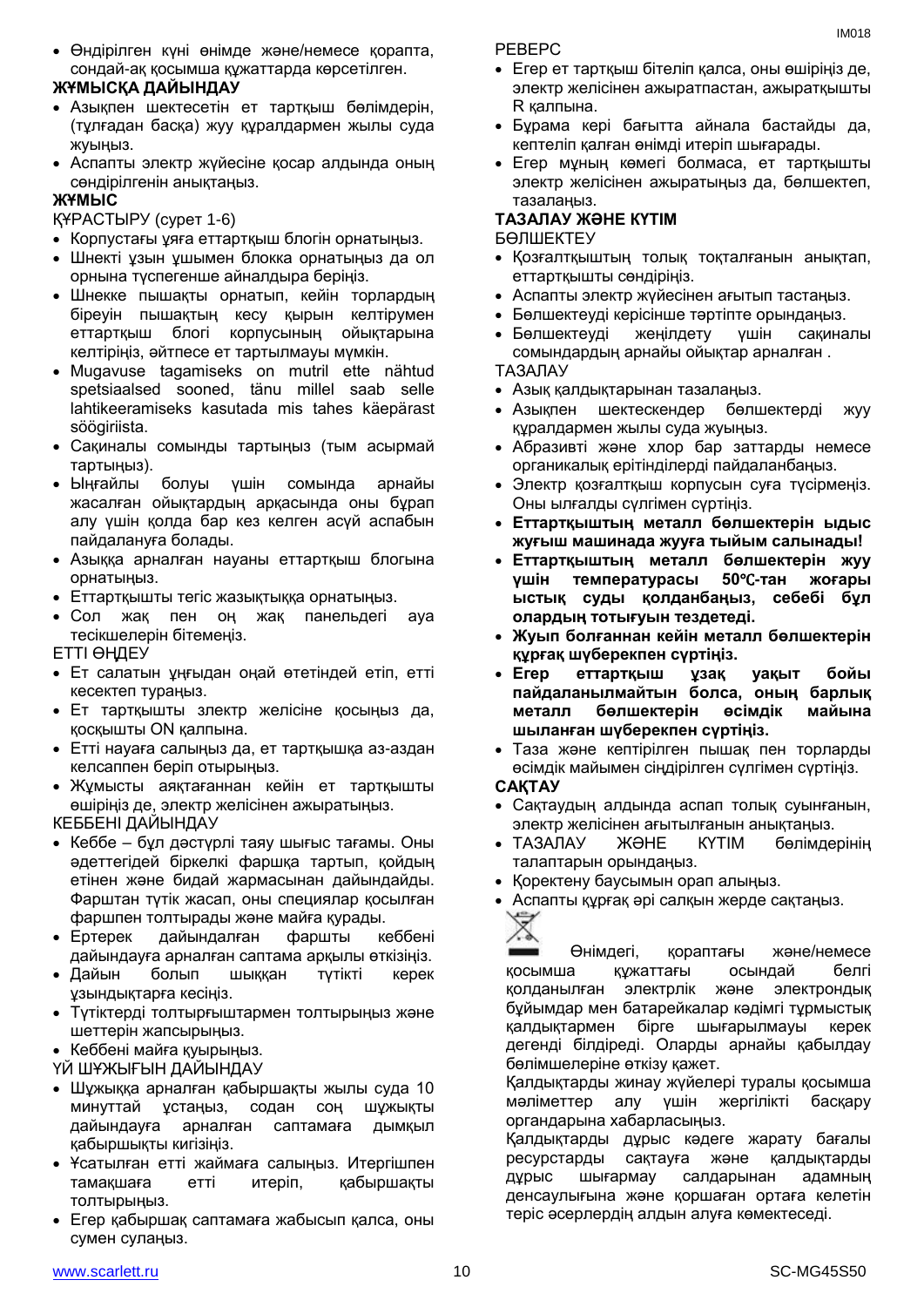#### **EST KASUTAMISJUHEND OHUTUSNÕUANDED**

- Enne esimest sisselülitamist kontrollige, kas tootele märgitud tehnilised karakteristikud vastavad vooluvõrgu parameetritele.
- Antud seade on mõeldud ainult koduseks, mitte tööstuslikuks kasutamiseks.
- Ärge kasutage seadet väljas.
- **On keelatud seadet lahti võtta, kui seade on vooluvõrku ühendatud.** Eemaldage seade vooluvõrgust enne selle puhastamist ning ajaks, mil seda ei kasutata.
- Elektrilöögi saamise ja süttimise vältimiseks ärge asetage seadet vette ega teistesse vedelikesse. Kui seade on vette sattunud, eemaldage seade kohe vooluvõrgust ja pöörduge teeninduskeskuse poole kontrollimiseks.
- Seade ei ole ette nähtud kasutamiseks alanenud füüsiliste, tunnetuslike ja vaimsete võimetega isikutele (kaasa arvatud lastele) või neile, kellel puuduvad selleks kogemused või teadmised, kui nad ei ole järelevalve all või kui neid ei ole instrueerinud seadme kasutamise suhtes nende ohutuse eest vastutav isik.
- Lapsed peavad olema järelevalve all, et nad ei pääseks seadmega mängima.
- Ärge jätke töötavat seadet järelvalveta.
- Ärge kasutage tarvikuid, mis ei kuulu komplekti.
- Ärge püüdke antud seadet iseseisvalt remontida. Vea kõrvaldamiseks pöörduge lähima teeninduskeskuse poole.
- Jälgige seda, et juhe ei puutuks vastu teravaid servi ja kuumi pindu.
- Toitejuhtme vigastamise korral tohib selle ohu vältimiseks vahetada tootja, selleks volitatud hoolduskeskus või muu kvalifitseeritud personal.
- Ärge tõmmake toitejuhtmest, keerake seda krussi, ega ümber korpuse.
- Ärge asetage seadet kuumale gaasi- ega elektripliidile. Ärge jätke seadet kuumade kohtade lähedale.
- Ärge puutuge seadme pöörlevaid osasid.
- Noaga ümberkäimisel olge ettevaatlik, kuna see on väga terav.
- Toiduainete ettesöötmiseks kasutage vastavat lükkurit, ärge kunagi tehke seda sõrmedega. Kui see ei aidanud, lülitage seade välja ja eemaldage vooluvõrgust, võtke seade lahti ning puhastage ummistunud kohad.
- Seadme teisaldamisel hoidke korpusest mõlema käega, ärge hoidke ettesöötmistorust ega laadimisletist kinni.
- Kebbe otsiku kasutamisel ärge paigaldage nuga ega võret.
- Ärge peenestage hakklihamasinaga liiga kõvasid toiduaineid (kondid, pähklid, ingverit jm).
- Kui mootori ülekuumenemiskaitse on sisse lülitanud, ärge lülitage seadet sisse enne kui see maha jahtub.
- **Ärge kasutage seadet üle 7 minuti ning tehke vähemalt 7-minutiline vaheaeg.**
- Pärast kasutamise lõppu, enne kui hakkate seadet lahti võtma, veenduge, et seade on välja

lülitatud, eemaldatud vooluvõrgust ja mootor on täielikult seiskunud.

- Ärge koormake seadet toiduainetega üle.
- Kui toode on olnud mõnda aega õhutemperatuuril alla 0 ºC, tuleb hoida seda enne sisselülitamist vähemalt 2 tundi toatemperatuuril.
- Tootja jätab endale õiguse teha ilma täiendava teatamiseta toote konstruktsiooni ebaolulisi muudatusi, mis ei mõjuta selle ohutust, töövõimet ega funktsioneerimist.
- Tootmiskuupäev on ära toodud tootel ja/või pakendil, aga ka saatedokumentatsioonis.

#### **ETTEVALMISTUS KASUTAMISEKS**

- Peske sooja seebiveega seadme osad (v.a. korpus), mis kasutamise käigus toiduainetega kokku puutuvad.
- Enne seadme ühendamist vooluvõrku veenduge, et seade on välja lülitatud.

#### **KASUTAMINE**

KOKKUPANEK (Joon.1-6)

- Pange hakklihamasina plokk pessa korpusel.
- Pange tigu pikk ots hakklihamasina ploki sisse ja keerake kuni see oma kohale saab.
- Asetage nuga tigu peale, seejärel üks võredest nii, et selle nukid siseneksid hakklihamasina ploki korpusel asuvatesse soonde, ning noa lõikeservad puutusid selle tasapinnaga tihedalt kokku, muidu ei saa liha töödelda.
- Keerake rõngasmutter kinni. Ärge keerake mutrit üle.
- Asetage laadimislett hakklihamasina ploki peale.
- Asetage hakklihamasin tasasele pinnale.
- Ärge katke ventilatsiooniauke ala- ja külgpaneelidel.

LIHA TÖÖTLEMINE

- Lõigake liha tükkideks, nii et see hakklihamasina kaelast hõlpsalt sisse mahub.
- Ühendage hakklihamasin vooluvõrku ja seadke lüliti sisselülitatud asendisse (ON).
- Pange liha lehtri alusele ning lükake seda tõukuri abil vähehaaval hakklihamasinasse.
- Pärast töö lõpetamist lülitage hakklihamasin välja ja eemaldage pistik pistikupesast.

KEBBE VALMISTAMINE

- Kebbe on traditsiooniline Lähis-Ida rahvustoit. Reeglina valmistatakse lambalihast ja nisutangudest, millest tehakse ühtlane hakklihamass. Hakklihast vormitakse seest tühjad torukesed, täidetakse maitsestatud jämedama hakklihaga ja praetakse õlis.
- Laske eelnevalt valmistatud hakkliha läbi kebbe valmistamiseks ettenähtud otsiku.
- Lõigake saadud toru sobiva pikkusega juppideks.
- Täitke torukesed ja pange otsad kinni.
- Praadige kebbe õlis.
- otsiku külge, niisutage seda veega.
- KODUSE VORSTI VALMISTAMINE
- Hoidke vorstikesta 10 minutit soojas vees, seejärel asetage märg kest vorsti valmistamise otsikule.
- Asetage peenestatud liha masinasse. Täitke kest, lükates pehmelt sellesse liha lükkaja abil.
- Kui kest kleepub otsiku külge, niisutage seda veega.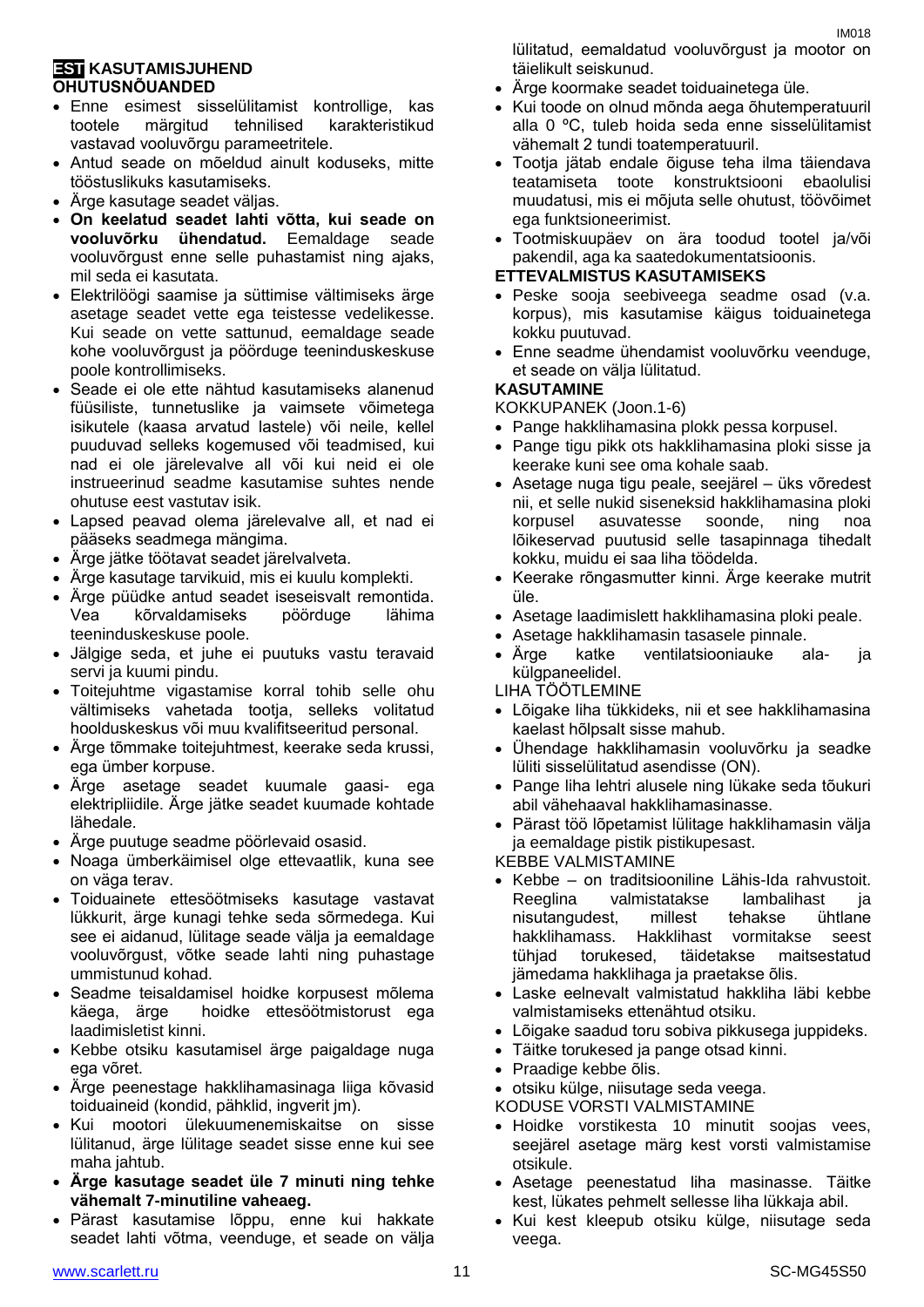#### REVERS

- Kui hakklihamasin kinni kiilub, lülitage see välja ja seadke ilma pistikut pistikupesast välja võtmata lüliti asendisse R.
- Etteandetigu hakkab vastupidises suunas pöörlema ning lükkab kinni kiilunud toiduained välja.
- Kui sellest abi ei ole, ühendage hakklihamasina vooluvõrgust lahti, võtke masin lahti ja puhastage.

# **PUHASTAMINE JA HOOLDUS**

LAHTIVÕTMINE

- Lülitage hakklihamasin välja ja veenduge, et mootor on täielikult seiskunud.
- Eemaldage seade vooluvõrgust.
- Võtke masin lahti kokkupanemisele vastupidises järjekorras.
- Lahtivõtmise hõlbustamiseks on rõngasmutril olemas spetsiaalsed nukid.

PUHASTUS

- Eemaldage toiduainete jäägid.
- Peske toiduainetega kokkupuutunud osad sooja seebiveega.
- Ärge kasutage abrasiivseid ega kloorisisaldavaid vahendeid või orgaanilisi lahusteid.
- **Hakklihamasina metallosi on keelatud pesta nõudepesumasinas!**
- **Ärge kasutage kuuma vett üle temperatuuri 50 ºC hakklihamasina metallosade pesemiseks, sest see kiirendab nende oksüdeerumist.**
- **Pärast pesemist kuivatage metallosad kuiva lapiga.**
- **Kui hakklihamasinat pikka aega ei kasutata, pühkige kõik selle metallosad üle taimeõlis niisutatud lapiga.**
- Ärge asetage elektrimootori korpust vette. Pühkige korpus niiske lapiga.
- Puhtad ja ärakuivatatud nuga ja võred pühkige taimeõlis niisutatud lapiga.

#### **HOIDMINE**

- Enne hoiule panekut veenduge, et seade on vooluvõrgust eemaldatud ja täielikult maha jahtunud.
- Täitke PUHASTAMISE JA HOOLDUSE nõudmised.
- Kerige toitejuhe kokku.
- Hoidke seadet kuivas jahedas kohas.

∀ ⋌₷

Antud sümbol tootel, pakendil ja/või saatedokumentatsioonis tähendab, et kasutatud elektrilisi ja elektroonilisi tooteid ja patareisid ei tohi ära visata koos tavaliste olmejäätmetega. Need tuleb anda ära spetsialiseeritud vastuvõtupunktidesse.

Täiendava informatsiooni saamiseks olemasolevatest jäätmete kogumise süsteemidest pöörduge kohalike võimuorganite poole.

Õige utiliseerimine aitab hoida kokku hinnalisi ressursse ning ennetada võimalikku negatiivset mõju inimeste tervisele ja ümbritseva keskkonna olukorrale, mis võib tekkida jäätmete ebaõige käitlemise tulemusel.

#### **LV LIETOŠANAS INSTRUKCIJA DROŠĪBAS NOTEIKUMI**

- Pirms pirmās ieslēgšanas pārbaudiet, vai tehniskie parametri, kas norādīti uz izstrādājuma, atbilst elektrotīkla parametriem
- Izmantot tikai sadzīves vajadzībām, atbilstoši lietošanas instrukcijai. Ierīce nav paredzēta rūpnieciskai izmantošanai.
- Neizmantot ārpus telpām.
- **Aizliegts izjaukt ierīci, ja tā ir pievienota elektrotīklam.** Vienmēr atvienojiet ierīci no elektrotīkla pirms tās tīrīšanai, vai arī tad, ja Jūs to neizmantojat.
- Lai izvairītos no elektrostrāvas trieciena vai aizdegšanās, negremdējiet ierīci ūdenī vai kādā citā šķidrumā. Ja tas ir noticis nekavējoties atvienojiet to no elektrotīkla un dodieties uz tuvāko Servisa centru ierīces pārbaudei.
- Ierīce nav paredzēta izmantošanai personām (ieskaitot bērnus) ar pazeminātām fiziskām, emocionālām vai intelektuālām spējām vai personām bez dzīves pieredzes vai zināšanām, ja viņas nekontrolē vai neinstruē ierīces lietošanā persona, kas atbild par viņu drošību.
- Bērni ir jākontrolē, lai nepieļautu spēlēšanos ar ierīci.
- Barošanas vada bojājuma gadījumā, drošības pēc, tā nomaiņa jāuztic ražotājam vai tā pilnvarotam servisa centram, vai arī analoģiskam kvalificētam personālam.
- Neļaujiet bērniem spēlēties ar ierīci.
- Neatstājiet ieslēgtu ierīci bez uzraudzības.
- Neizmantojiet piederumus, kas neietilpst ierīces pamatnes komplektā.
- Neizmantojiet ierīci ar bojātu elektrovadu.
- Necentieties patstāvīgi labot ierīci. Ierīces bojājuma gadījumā dodieties uz tuvāko Servisa centru.
- Sekojiet līdzi, lai elektrovads nepieskartos klāt asām malām un karstām virsmām.
- Nevelciet, negrieziet un ne uz kā neuztiniet elektrovadu.
- Nenovietojiet ierīci uz karstas gāzes vai elektroplīts, kā arī pie citiem siltuma avotiem.
- Neaiztieciet ierīces rotējošās daļas.
- Esiet uzmanīgi lietojot nazi tas ir ļoti ass.
- Nespiediet produktus atvērumā ar pirkstiem, izmantojiet stampu. Ja tas nepalīdz, izslēdziet ierīci, atvienojiet to no elektrotīkla, izjauciet un iztīriet aizsprostotās vietas.
- Ierīci pārnēsājot turiet to obligāti ar abām rokām aiz korpusa, nekādā gadījumā nepārvietojiet to turot aiz produktu teknes vai atvēruma.
- Izmantojot uzgali kebbe neuzstādiet nazi un režģi.
- Nemaliet gaļas mašīnā cietus produktus (kaulus, riekstus, ingveru u.c.).
- Ja ir nostrādājusi aizsardzības sistēma no pārkarsēšanas, neieslēdziet ierīci, kamēr tā nav pilnībā atdzisusi.
- **Maksimālais pieļaujamais nepārtrauktās darbības laiks – ne vairāk kā 7 minūtes ar**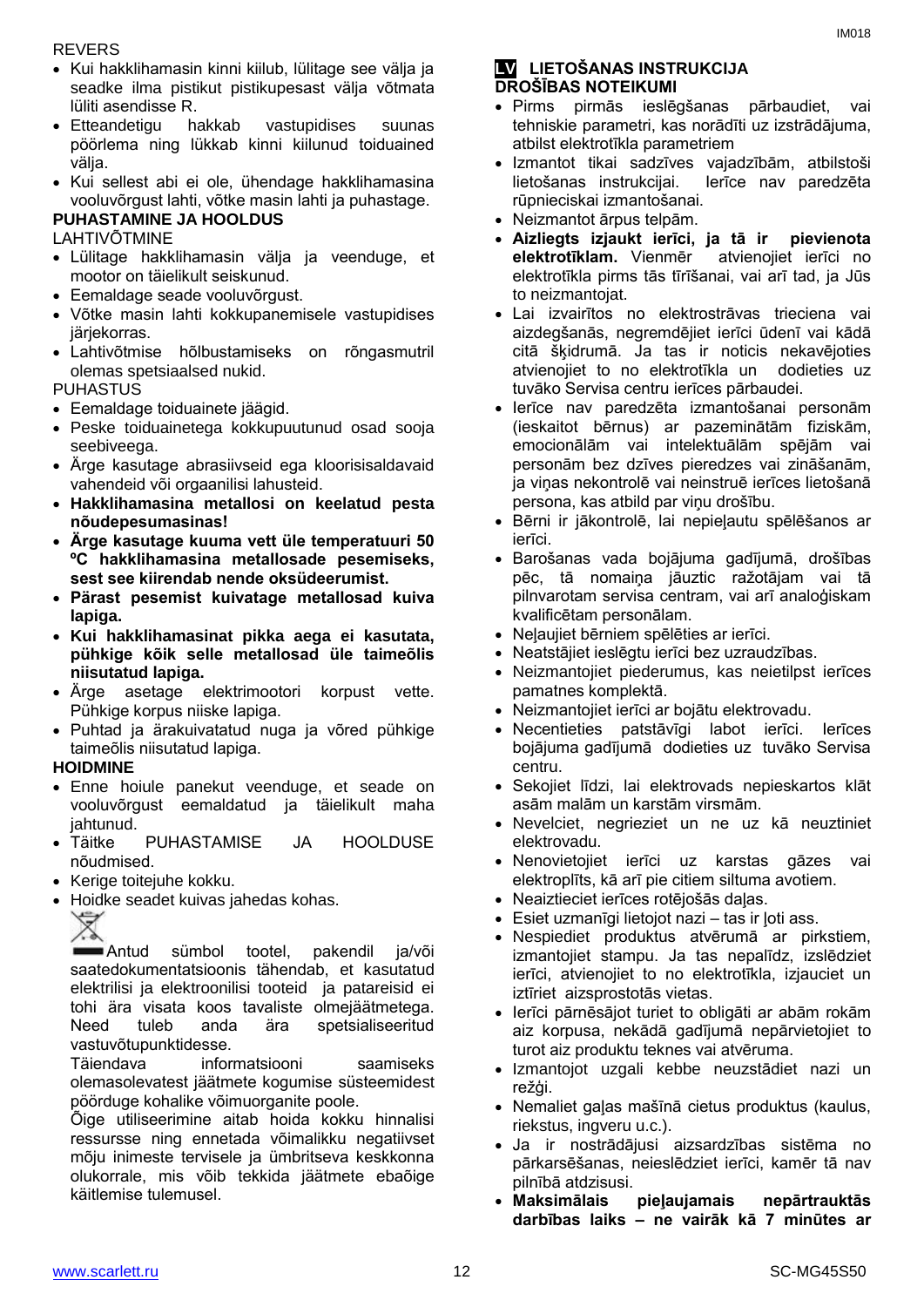#### **obligātu pārtraukumu ne mazāku par 7 minūtēm.**

- Katru reizi pēc darbības beigām un pirms ierīces izjaukšanas pārliecinieties, ka ierīce ir izslēgta, atvienota no elektrotīkla un dzinējs pilnībā apstājies. Nepārslogojiet ierīci ar produktiem.
- Ja izstrādājums kādu laiku ir atradies temperatūrā zem 0ºC, pirms ieslēgšanas tas ir jāpatur istabas apstākļos ne mazāk kā 2 stundas.
- Ražotājs patur sev tiesības bez papildu brīdinājuma ieviest izstrādājuma konstrukcijā nelielas izmaiņas, kas būtiski neietekmē tā drošību, darbspēju un funkcionalitāti.
- Ražošanas datums ir norādīts uz izstrādājuma un/vai iepakojuma, kā arī pavaddokumentos.

#### **SAGATVOŠANĀS DARBAM**

- Visas gaļas mašīnas daļas, kas būs tiešā kontaktā ar produktiem (izņemot korpusu), noskalojiet ar siltu ūdeni un mazgājamo līdzekli.
- Pirms ierīces pievienošanas pie elektrotīkla pārliecināties, ka tā ir izslēgta.

### **EKSPLUATĀCIJA**

SALIKŠANA (1-6)

- Ievietojiet gaļas mašīnas bloku ligzdā uz korpusa.
- Ievietojiet gaļas mašīnas blokā gliemezi ar garo galu un grieziet to tik ilgi, līdz tas nostāsies savā vietā.
- Uzmauciet uz gliemeža vispirms nazi, un pēc tam – vienu no režģiem tā, lаi tās izbīdījumi ieietu uz gaļas mašīnas korpusa bloka rievās, bet naža asās malas blīvi piekļautos pie plaknes, citādi gaļa nemalsies.
- Aizgrieziet (nepārgriežot) gredzena uzgriezni.
- Veržlėje numatyti specialūs grioveliai, dėl kurių galite naudotis bet kokiais parankiniais stalo prietaisais, kad ją atsuktumėte.
- Uz gaļas mašīnas bloka uzstādiet tekni produktiem.
- Novietojiet gaļas mašīnu uz līdzenas virsmas.
- Nearko neaizsedziet ventilācijas atvērumus uz apakšējā un sānu paneļa.

#### GAĻAS APSTRĀDE

- Sagrieziet gaļu tāda izmēra gabaliņos, lai tie viegli ieietu pildīšanas atvērumā.
- Pievienojiet gaļas mašīnu elektrotīklam un ieslēdziet slēdzi stāvoklī ON.
- Salieciet gaļu uz paplātes un nelielām devām ar stampas palīdzību padodiet to gaļas mašīnā.
- Pēc darba beigām izslēdziet gaļas mašīnu un atvienojiet to no elektrotīkla.

# KEBBE PAGATAVOŠANA

- Kebbe ir tradicionāls Tuvo Austrumu ēdiens. To parasti gatavo no aitas gaļas un kviešu putraimiem, kurus samaļ vienveidīgā masā. No samaltās masas izveido dobjus rullīšus, kurus aizpilda ar rupjāk samalto masu ar garšvielām un apcep eļļā.
- Izlaidiet iepriekš samalto masu caur kebbe uzgali.
- Sagrieziet izveidojušos dobjo rullīti vēlamā garuma gabaliņos.
- Piepildiet rullīšus un aizspiediet to galus.
- Apcepiet kebbe eļļā.
- MĀJAS DESAS PAGATAVOŠANA (
- Paturiet desas apvalku 10 min siltā ūdenī, pēc tam uzvelciet mitru apvalku uz desu uzgaļa.
- levietojiet samalto gaļu teknē. Piepildiet apvalku, maigi virzot gaļu ierīces kaklā ar bīdņa palīdzību.
- Ja apvalks pielīp pie uzgaļa, samitriniet to ar ūdeni

#### REVERSS

- Ja gaļas mašīna ir aizķepusi, izslēdziet to un, neatvienojot no elektrotīkla, pārslēdziet slēdzi stāvoklī R.
- Gliemežskrūve sāks griezties pretējā virzienā un izstums iesprūdušos produktus.
- Ja tas nepalīdz, atvienojiet gaļas mašīnu no elektrotīkla, izjauciet un iztīriet to.

### **TĪRĪŠANA UN APKOPE**

#### IZJAUKŠANA

- Izslēdziet gaļas mašīnu un pārliecināties, ka dzinējs pilnībā apstājies.
- Atslēdziet ierīci no elektrotīkla.
- Izjaukšanu veiciet pretēji salikšanas kārtībai.
- Izjaukšanas atvieglošanai uz gredzena uzgriežņa paredzēti speciāli izbīdījumi.

TĪRĪŠANA

- Iznemiet produktu atliekas.
- Nomazgājiet visas detaļas, kas ir tiešā saskarē ar produktiem, ar siltu ūdeni un mazgāšanas līdzekli.
- Neizmantojiet abrazīvas un hloru saturošas vielas vai organiskos šķīdinātājus.
- **Aizliegts mazgāt gaļas maļamās mašīnas metāla daļas trauku mazgājamā mašīnā!**
- **Neizmantojiet karstu ūdeni, kuras temperatūra ir augstāka par 50°, gaļas maļamās mašīnas metāla daļu mazgāšanai, lai nepaātrinātu to oksidēšanos.**
- **Pēc mazgāšanas noslaukiet metāla daļas ar sausu audumu.**
- **Ja gaļas mašīna ilgstoši netiks izmantota, noslaukiet visas tās metāla daļas ar augu eļļā samitrinātu audumu.**
- Neieievietojiet dzinēja korpusu ūdenī. Noslaukiet to ar mitru drānu.
- Tīro un nožāvēto nazi un režģus noslaukiet ar drānu, kas samitrināta augu eļļā.

#### **GLABĀŠANA**

- Pirms glabāšanas pārliecināties, ka ierīce ir atvienota no elektrotīkla un pilnībā atdzisusi.
- Izpildiet TĪRĪŠANAS UN APKOPE sadaļas prasības.
- **Satiniet barošanas vadu.**
- **Ierīci glabājiet sausā, vēsā vietā.**<br>X

Šis simbols uz izstrādājuma, iepakojuma un/vai pavaddokumentiem nozīmē, ka nolietotus elektro- vai elektroniskos izstrādājumus un baterijas nedrīkst izmest kopā ar parastajiem sadzīves atkritumiem. Tie ir jānodod specializētajos pieņemšanas punktos.

Lai iegūtu papildu informāciju par esošajām atkritumu savākšanas sistēmām, vērsieties vietējā pašvaldībā.

Pareiza utilizācija palīdzēs saglabāt vērtīgus resursus un novērst iespējamo negatīvo ietekmi uz cilvēku veselību un apkārtējās vides stāvokli,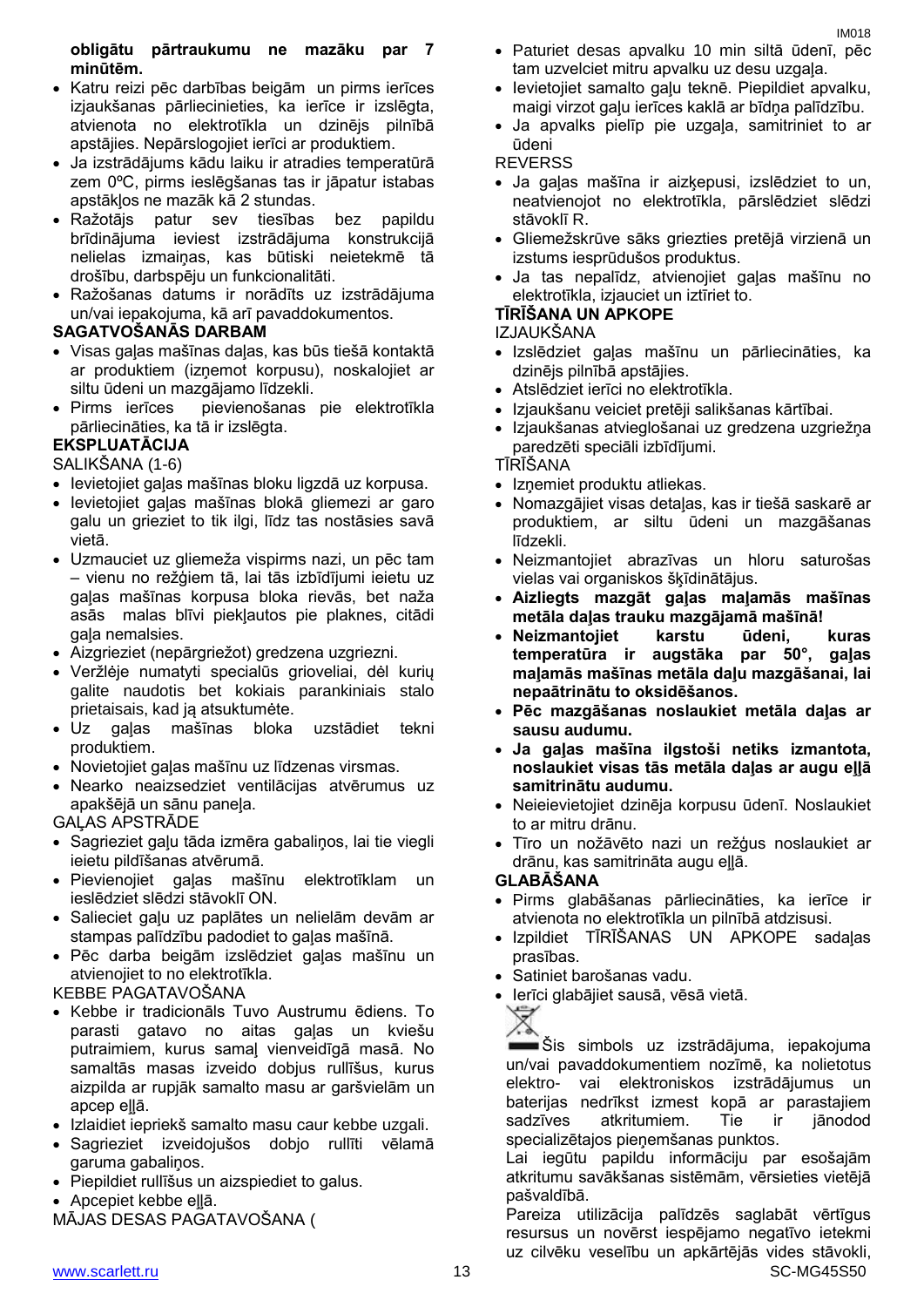#### **LT VARTOTOJO INSTRUKCIJA SAUGUMO PRIEMONĖS**

- Prieš pirmąjį naudojimą patikrinkite, ar ant lipduko nurodytos techninės gaminio charakteristikos atitinka elektros tinklo parametrus.
- Naudoti tik buitiniams tikslams pagal šią Vartojimo instrukciją. Prietaisas nėra skirtas pramoniniam naudojimui.
- Naudoti tik patalpose.
- **Draudžiama ardyti prietaisą, jeigu jis yra įjungtas į elektros tinklą.** Prieš valydami prietaisą bei jo nesinaudodami, visada išjunkite jį iš elektros tinklo.
- Nenardinkite prietaiso ir maitinimo laido į vandenį bei kitus skysčius. Įvykus tokiai situacijai, nedelsdami išjunkite jį iš elektros tinklo ir kreipkitės į Serviso centrą.
- Prietaisas nėra skirtas naudotis žmonėms (įskaitant vaikus), turintiems sumažėjusias fizines, jausmines ar protines galias; arba jie neturi patirties ar žinių, kai asmuo, atsakingas už tokių žmonių saugumą, nekontroliuoja ar neinstruktuoja jų, kaip naudotis šiuo prietaisu.
- Vaikus būtina kontroliuoti, kad jie nežaistų šiuo prietaisu.
- Jei pažeistas maitinimo laidas, norėdami išvengti pavojaus, jį turi pakeisti gamintojas arba atestuotas techninės priežiūros centras, ar kvalifikuotas specialistas.
- Neleiskite vaikams žaisti su prietaisu.
- Nepalikite įjungto prietaiso be priežiūros.
- Nenaudokite į prietaiso komplektą neįeinančių reikmenų.
- Nesinaudokite prietaisu, jei jo elektros laidas ar/ir šakutė buvo pažeisti. Atlikti prietaiso remontą galima tik autorizuotame Serviso centre.
- Nebandykite savarankiškai taisyti prietaiso. Atsiradus nesklandumams kreipkitės į artimiausią Serviso centrą.
- Pasirūpinkite, kad elektros laidas neliestų aštrių kampų ir karštų paviršių.
- Netempkite, nepersukite ir nevyniokite elektros laido.
- Nestatykite prietaiso ant karštos dujinės ar elektrinės viryklės bei šalia šilumos šaltinių.
- Nelieskite judančių prietaiso dalių.
- Peilio ašmenys yra labai aštrūs ir pavojingi. Todėl elkitės su jais labai atsargiai!
- Draudžiama stumti produktus pirštais, šiam tikslui naudokitės stūmikliu. Jeigu mėsos gabaliukai užstrigo įkrovimo angoje, išjunkite prietaisą ir ištraukite laidą iš elektros lizdo. Tada prietaisą išardykite ir išvalykite užsikimšusias vietas.
- Perkeldami prietaisą laikykite jį rankomis už korpuso ir jokiu būdu netraukite mėsos įkrovimo lovelio ar įkrovimo angos.
- Naudodami kebbe antgalį neįstatykite į prietaisą peilio ir grotelių.
- Nemalkite mėsmalėje kietų produktų (kaulų, riešutų, imbiero ir kt.).
- Suveikus variklio apsaugos nuo perkaitimo sistemai, leiskite prietaisui visiškai atvėsti.
- **Maksimalus leistinas nepertraukiamo veikimo laikas – ne daugiau kaip 7 minučių. Darykite ne mažesnę už 7 minučių pertrauką.**
- Kiekvieną kartą prieš išardydami ir valydami prietaisą išjunkite jį iš elektros tinklo. Visos sukamosios dalys ir variklis turi pilnai sustoti.
- Neperkraukite prietaiso produktais.
- Jeigu gaminys kai kurį laiką buvo laikomas žemesnėje nei 0 ºC temperatūroje, prieš įjungdami prietaisą palaikykite jį kambario temperatūroje ne mažiau kaip 2 valandas.
- Gamintojas pasilieka teisę be atskiro perspėjimo nežymiai keisti įrenginio konstrukciją išsaugant jo saugumą, funkcionalumą bei esmines savybes.
- Gamybos data nurodyta ant gaminio ir (arba) pakuotėje, taip pat lydinčioje dokumentacijoje.

#### **PASIRUOŠIMAS DARBUI**

- Kruopščiai išplaukite vandenių su plovimo priemone visas mėsmalės dalis (išskirus korpusą), kurios liesis su produktais.
- Prieš įjungdami prietaisą į elektros tinklą, įsitikinkite, kad jis yra išjungtas.

#### **VEIKIMAS**

SURINKIMAS (zīm.1-6)

- Istatykite mėsmalės bloką į lizdą korpuse.
- Malimo veleną įstatykite ilgu galu į mėsmalės bloką ir sukite jį iki tol, kol jis neatsistos į vietą.
- Uždėkite ant malimo veleno iš pradžių peilį, po to – vieną iš grotelių, kad jos iškyšos įeitų į mėsmalės bloko išdrožas, o pjovimo peilio kraštai sandariai prisispaustų prie jos plokštumos, kitaip mėsa nepersimals.
- Užsukite (nepertemdami) žiedinę veržlę.
- Veržlėje numatyti specialūs grioveliai, dėl kurių galite naudotis bet kokiais parankiniais stalo prietaisais, kad ją atsuktumėte.
- Užmaukite ant mėsmalės bloko lovelį produktams.
- Pastatykite mėsmalę ant lygaus paviršiaus.
- Nieko neperdenkite apatinės ir šoninės plokštės angų.

MĖSOS MALIMAS

- Supjaustykite mėsą nedideliais gabalėliais, leidžiančiais lengvai juos įstumti į įkrovimo angą.
- ljunkite mėsmalę į elektros tinklą ir perjunkite jungiklį į padėtį ON.
- Padėkite mėsos gabaliukus ant įkrovimo lovelio ir pamažu stumkite juos į mėsmalę stūmikliu.
- Baigę darbą išjunkite mėsmalę bei išjunkite ją iš elektros tinklo.

KEBBE GAMINIMAS

- Kebbe tai tradicinis Artimųjų Rytų valgis. Ji dažniausiai gamina iš avienos ir kvietinių kruopų, kuriuos permala į vienalytį faršą. Iš šio faršo gamina kiauravidurius vamzdelius, prikemša juos stambiau sumaltu faršu su prieskoniais ir apkepa aliejuje.
- Perleiskite anksčiau paruoštą faršą per antgalį, skirtą kebbe gaminti.
- Pagamintą kiauravidurį vamzdelį supjaustykite norimo ilgio gabaliukais.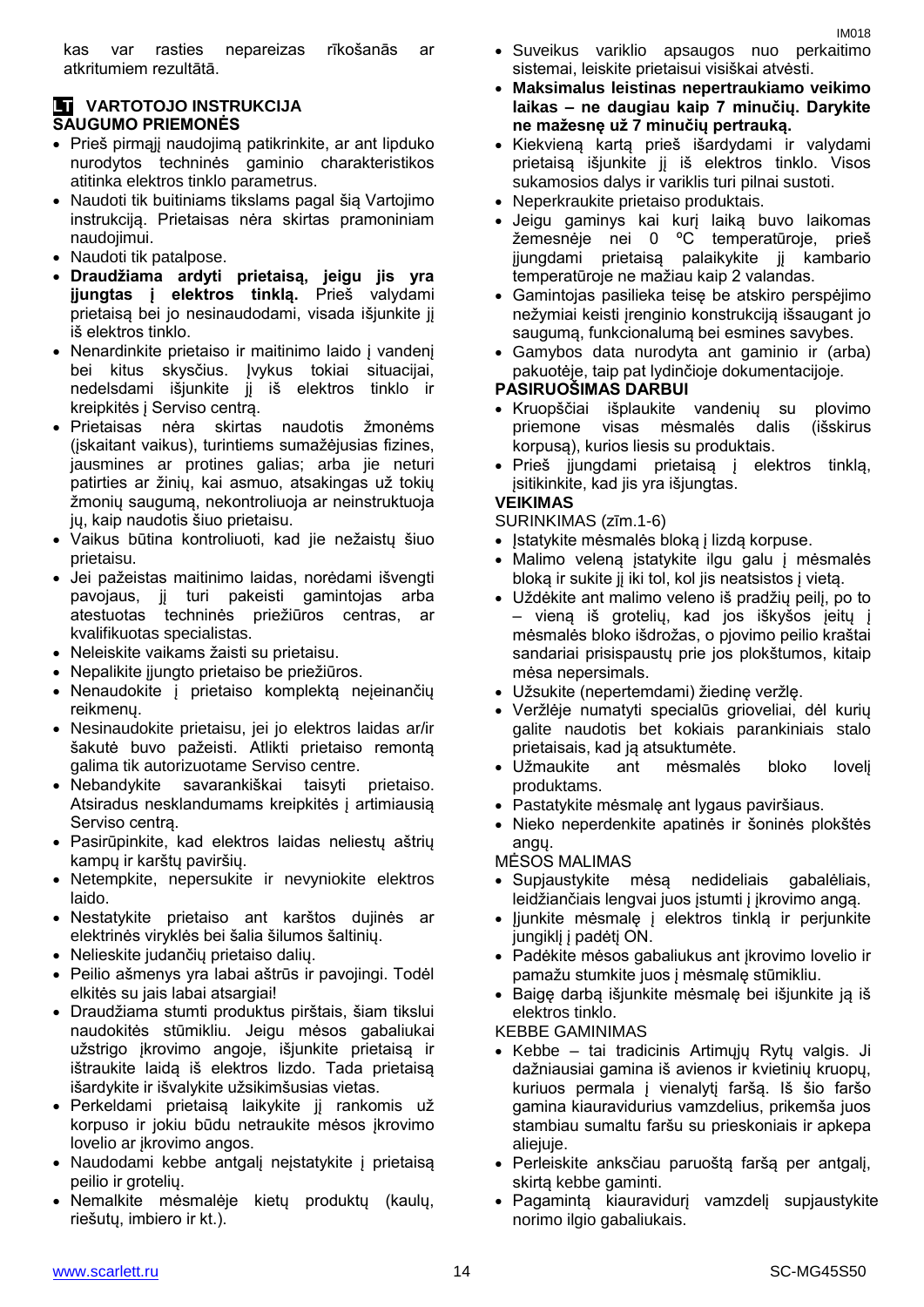Apkepinkite kebbe aliejuje.

NAMINĖS DEŠROS GAMINIMAS

- Palaikykite apvalkalą dešrai 10 minučių šiltame vandenyje, o po to užmaukite šiltą apvalkalą ant antgalio, skirto dešrai gaminti.
- Padėkite susmulkintą mėsą į lataką. Pripildykite apvalkalą, atsargiai stumdami mėsą į angą stūmikliu.
- Jeigu apvalkalas prilips prie antgalio, sudrėkinkite jį vandeniu.
- ATBULINĖ EIGA (REVERSAS)
- Jeigu mėsmalė užsikimšo, išjunkite ją ir, neišjungdami iš elektros tinklo, perjunkite jungiklį į padėtį R.
- Sraigtas pradės suktis į kitą pusę ir išstums įstrigusius produktus.
- Jeigu tai nepadeda, išjunkite mėsmalę iš elektros tinklo, išardykite ir išvalykite ją.

#### **VALYMAS IR PRIEŽIŪRA**

#### ARDYMAS

- Išjunkite mėsmalę ir įsitikinkite, kad jos variklis visiškai sustojo.
- Išjunkite prietaisą iš elektros tinklo.
- Ardykite prietaisą atbuline tvarka, vadovaudamiesi surinkimo instrukcijomis.
- Ant žiedinės veržlės yra specialios iškyšos, palengvinančios prietaiso ardymą.

#### **VALYMAS**

- Pašalinkite visus produktų likučius.
- Kruopščiai išplaukite sąlytį su maisto produktais turėjusias dalis šiltu vandeniu su plovikliu.
- Nenaudokite šveitimo ir balinimo medžiagu bei organinių tirpiklių.
- **Draudžiama plauti metalines mėsmalės detales indų plovimo mašinoje!**
- **Nenaudokite karštą vandenį aukštesnės nei 50**  ℃ **temperatūros metalinėms mėsmalės dalims plauti, kadangi tai pagreitins jų oksidaciją.**
- **Išplovus mėsmalę, nuvalykite metalines jos dalis sausu audiniu.**
- **Nesinaudodami mėsmalę ilgą laiką, sutepkite visas metalines jos dalis augaliniame aliejuje sumirkytu audiniu.**
- Nenardinkite elektros variklio korpuso į vandenį. Valykite jį drėgnu audiniu.
- Išplautus ir išdžiovintus peilį ir groteles nušluostykite aliejuje pamirkytu audiniu.

#### **SAUGOJIMAS**

- Prieš padėdami prietaisą į laikymo vietą įsitikinkite, kad jis yra išjungtas iš elektros tinklo ir visiškai atvėso.
- Įvykdykite visus "VALYMAS IR PRIEŽIŪRA" skyriaus reikalavimus.
- Suvyniokite maitinimo laidą.
- Laikykite prietaisą sausoje vėsioje vietoje. ♦

Šis simbolis ant gaminio, pakuotėje ir (arba) lydinčioje dokumentacijoje reiškia, kad naudojami elektriniai ir elektroniniai gaminiai bei baterijos neturėtų būti išmetami (išmestos) kartu su įprastinėmis buitinėmis atliekomis. Juos (jas)

reikėtų atiduoti specializuotiems priėmimo punktams.

Norint gauti papildomos informacijos apie galiojančias atliekų surinkimo sistemas, kreipkitės į vietines valdžios institucijas.

Teisingai utilizuojant atliekas, sutaupysite vertingų išteklių ir apsaugosite žmonių sveikatą ir aplinką nuo neigiamo poveikio, galinčio kilti netinkamai apdorojant atliekas.

# **H HASZNALATI UTASÍTÁS**

#### **FONTOS BIZTONSÁGI INTÉZKEDÉSEK**

- Első használat előtt ellenőrizze, megfelelnek-e a terméken feltüntetett műszaki adatok a villamos hálózat adatainak.
- A készülék nem való nagyüzemi, csak házi használatra.
- Szabadban használni tilos!
- **Az elektromos hálózathoz csatlakoztatott készüléket szétszerelni tilos!** Használaton kívül, vagy tisztítás előtt mindig áramtalanítsa a készüléket.
- A vezeték meghibásodása esetén veszély elkerülése érdekében – annak cseréjét végeztesse a gyártóval vagy a gyártó által meghatalmazott szervizzel ill. szakemberrel.
- Ne használják a készüléket fizikai-, érzelmi-, illetve szellemi fogyatékos személyek, vagy tapasztalattal, elegendő tudással nem rendelkező személyek (beleértve a gyerekeket) felügyelet nélkül, vagy ha nem kaptak a készülék használatával kapcsolatos instrukciót a biztonságukért felelős személytől.
- A készülékkel való játszás elkerülése érdekében tartsa a gyermekeket felügyelet alatt.
- Áramütés, illetve elektromos tüzek elkerülése érdekében ne merítse a készüléket vízbe, vagy más folyadékba. Ha ez megtörtént, nyomban áramtalanítsa a készüléket és ellenőrizze működését szakember segítségével.
- Ne engedje gyereknek játszani a készülékkel.
- Ne hagyja felügyelet nélkül a bekapcsolt készüléket.
- Ne használjon készlethez nem tartozó tartozékot.
- Ne használja a készüléket sérült vezetékkel.
- Ne próbálja egyedül javítani a készüléket. Meghibásodás esetén forduljon a közeli szervizbe.
- Figyeljen, hogy a vezeték ne érintkezzen éles, forró felülettel.
- Ne húzza, csavarja a készülékház köré a vezetéket.
- Ne állítsa a készüléket forró villany, gáztűzhelyre, ne rakja azt hőforrás közelébe.
- Ne érjen a készülék forgórészeihez.
- Legyen óvatos a kés használatakor nagyon éles.
- Ne nyomja a készülék torkába az élelmiszert kézzel, használja erre a célra a tolórudat. Ha ez nem segít – kapcsolja ki és áramtalanítsa a készüléket, szerelje szét azt, és tisztítsa meg az eltömődött részeket.
- Szállítás közben fogja a készülékházat, soha ne fogja az élelmiszertartályt, vagy az adagolótorkot.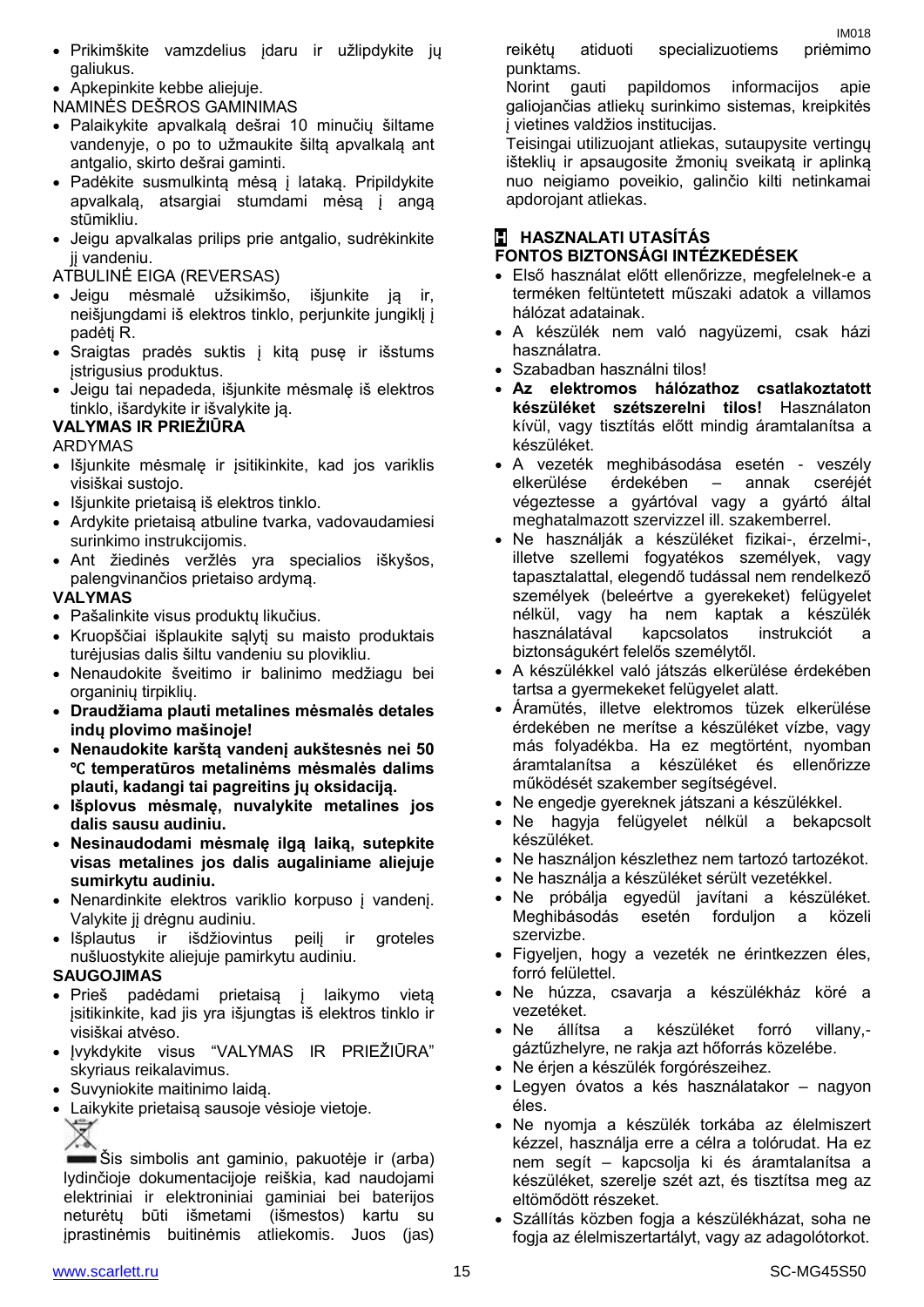- Ne aprítson a húsdarálón kemény élelmiszert (csontot, diót, gyömbért, stb.).
- Abban az esetben, ha működésbe lépett a motor túlmelegedés gátló rendszere, ne kapcsolja be a készüléket, amíg teljesen le nem hűlt.
- **A szünet nélküli működés maximális időpontja ne haladja meg 7 percet, legalább 7 perces szünettartással.**
- Minden egyes működés után, mielőtt szétszerelné a készüléket, bizonyosodjon meg arról, hogy a készülék ki van kapcsolva, áramtalanítva van és a motor teljesen leállt.
- Ne terhelje túl a készüléket élelmiszerrel.
- Amennyiben a készüléket valamennyi ideig 0 ºC– nál tárolták, bekapcsolása előtt legalább 2 órán belül tartsa szobahőmérsékleten.
- A gyártónak jogában áll értesítés nélkül másodrendű módosításokat végezni a készülék szerkezetében, melyek alapvetően nem befolyásolják a készülék biztonságát, működőképességét, funkcionalitását.
- A gyártási idő a terméken és/vagy a csomagoláson, illetve a kísérő dokumentumokban található.

# **ELŐKÉSZÍTÉS**

- Mossa meg a húsdaráló élelmiszerrel érintkező részeit (a készülékházon kívül), meleg, mosogatószeres vízben.
- Mielőtt csatlakoztatná a készüléket az elektromos hálózathoz, bizonyosodjon meg arról, hogy a készülék ki van kapcsolva.

# **HASZNÁLATI UTASÍTÁSOK**

ÖSSZESZERELÉS (1-6 ábra)

- Helyezze a húsdarálóblokkot a készülékházon lévő ágyba.
- Helyezze a fém csigacsavart hosszú végével a húsdarálóblokkba, és fordítsa addig, amíg helyére nem áll.
- Húzza rá a csigacsavarra előbb a kést, azután a szükséges rácsot úgy, hogy a kiálló részei beilleszkedjenek a húsdarálóblokk vájataiba, a kés pengéi pedig szorosan érintkezzenek a rács felületéhez, különben a hús nem fog darálódni.
- Húzza meg (de nem túlságosan) a gyűrűs anyacsavart.
- Az anyacsavaron speciális vájatok találhatók, melyeknek köszönhetően bármilyen, kéz alatt lévő evőeszközzel kényelmesen lecsavarható.
- Helyezze a húsdarálóblokkra az élelmiszertartályt.
- Állítsa fel a húsdarálót egyenes felületre.
- Ne zárja el az alsó és oldalsó panelen helyezkedő szellőzőnyílásokat.

# HÚSFELDOLGOZÁS

- Aprítsa fel a húst olyan darabokra, hogy könnyen beleférjenek az adagoló torokba.
- Dugja be a dugót a konnektorba és állítsa a főkapcsolót ON helyzetbe.
- Helyezze a húst az alátétre, és lassacskán adagolja a húsdarálóba a tolólapát segítségével.
- A művelet végén kapcsolja ki a húsdarálót és áramtalanítsa a készüléket.

A KEBBE ELKÉSZÍTÉSE

- A kebbe hagyományos közel-keleti étel. Többnyire darált bárányhúsból és búzadarából készítik. A darált masszából üreges virsliket készítenek, melyeket megtöltenek egy durvábbra darált fűszeres húsos masszával, és olajban megsütik azokat.
- Eressze át az előzőleg elkészítet darált masszát a kebbe elkészítéséhez használt feltéten át.
- Vágja fel az üreges virslit kívánt hosszúságú darabokra.
- Töltse meg az üreges virsliket töltelékkel és ragassza le a két végét.

Süsse meg a kebbet olajban.

- HÁZIKOLBÁSZ ELKÉSZÍTÉSE
- A házikolbász hártyáját tartsa meleg vízben 10 percig, utána húzza a nedves hártyát a házikolbász készítéséhez használt feltétre.
- Helyezze a felaprított húst a torokba. Töltse meg a hártyát, gyengéden tolva a húst a lapátka segítségével.
- Ha a hártya a feltéthez tapadna, nedvesítse meg. IRÁNYVÁLTÁS
- Ha a húsdaráló eltömődött, kapcsolja ki a készüléket és elkerülve az áramtalanítást, kapcsolja át a főkapcsolót R.
- A csiga ellenkező irányba kezd forogni és kitolja a bent rekedt élelmiszert.
- Ha ez nem segít, áramtalanítsa a húsdarálót, szerelje szét és tisztítsa meg azt.

# **TISZTÍTÁS ÉS KARBANTARTÁS**

- SZÉTSZERELÉS
- Kapcsolja ki a húsdarálót és győződjön meg arról, hogy a motor teljesen leállt.
- Áramtalanítsa a készüléket.
- Szerelje szét a készüléket az összeszerelés ellenkező sorrendjében.
- A könnyebb szétszerelés érdekében a gyűrűs anyacsavaron speciális kiálló részek vannak tervezve.

# TISZTÍTÁS

- Távolítsa el a maradék élelmiszert.
- Mossa meg mosogatószeres vízben az összes élelmiszerrel érintkező tartozékot.
- Ne használjon súroló, klórtartalmú szert és szerves oldószert.
- **A húsdaráló fémrészeit mosogatógépben mosni tilos!**
- **A húsdaráló fémrészeit ne mossa 50°C-nál melegebb vízben, ez felgyorsítja azok oxidálódását.**
- **Mosás után a fém részeket törölje szárazra.**
- **Amennyiben hosszabb időn belül nem használja a húsdarálót, törölje át az összes fém részt étolajos törlőkendővel.**
- Ne merítse vízbe a motorházat. Törölje meg nedves törlőkendővel.
- A tiszta, száraz kést és rácsot törölje meg olajjal átitatott törlőkendővel.

#### **TÁROLÁS**

- Tárolás előtt győződjön meg arról, hogy a készülék áramtalanítva van, és teljesen lehűlt.
- Kövesse a TISZTÍTÁS ÉS KARBANTARTÁS rész lépéseit.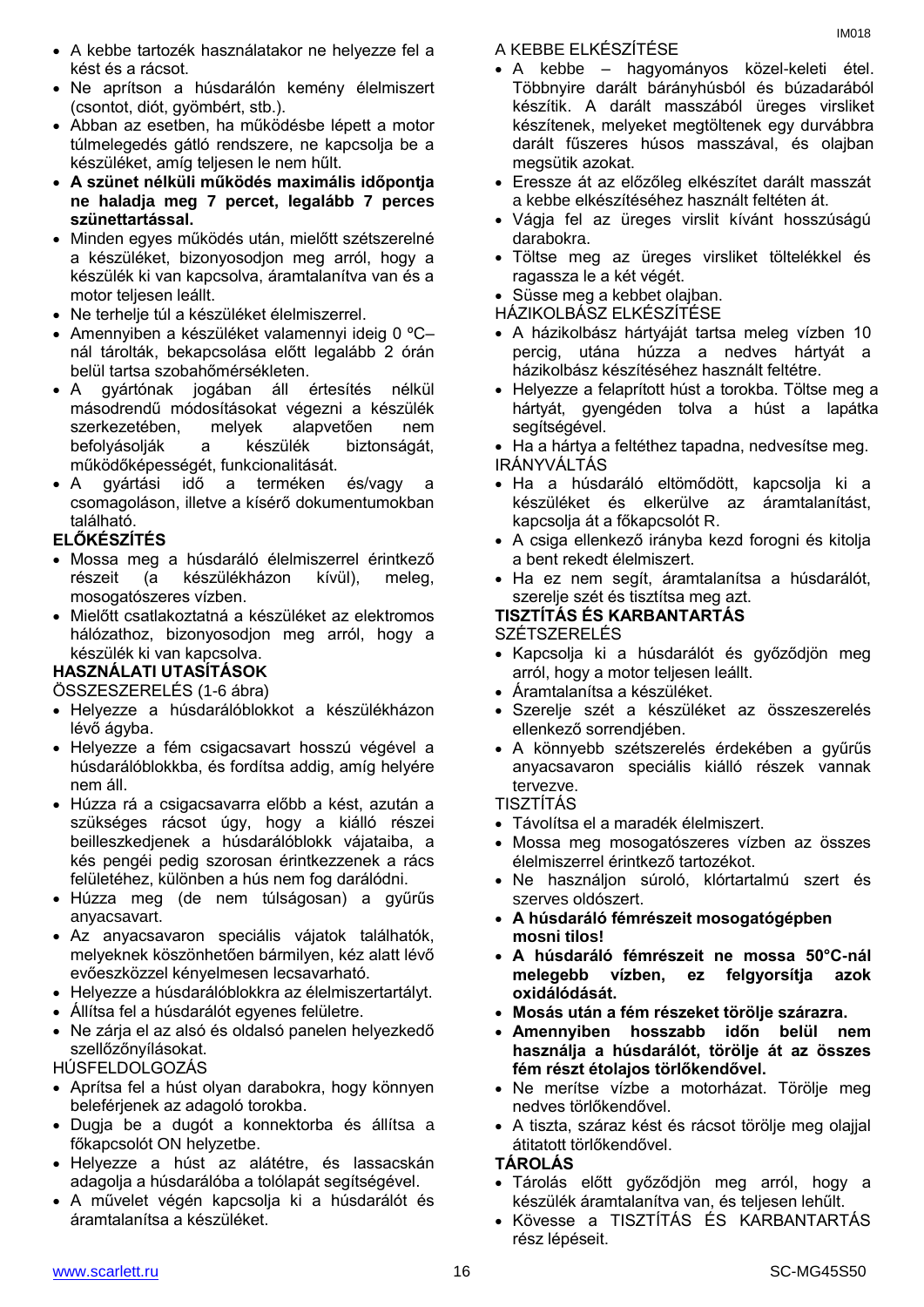- Tekerje fel a vezetéket.
- Száraz, hűvös helyen tárolja.

**Ez a jel a terméken, csomagoláson és/vagy** kísérő dokumentumokon azt jelenti, hogy ezeket a használt villamos és elektronikus termékeket és elemeket tilos az általános háztartási hulladékkal kidobni. E tárgyakat speciális befogadó pontokban kell leadni.

A hulladékbefogadó rendszerrel kapcsolatos kiegészítő információért forduljon a helyi illetékes hatósághoz.

A megfelelő hulladékkezelés segít megőrizni az értékes erőforrásokat és megelőzheti az olyan esetleges negatív hatásokat az emberi egészségre és a környezetre, amelyek a nem megfelelő hulladékkezelés következtében felmerülhetnek fel.

#### **RO MANUAL DE UTILIZARE MĂSURI DE SIGURANȚĂ**

- Înainte de prima conectare, verificați dacă caracteristicele tehnice indicate pe produs corespund parametrilor rețelei electrice.
- A se utiliza doar în scopuri de uz casnic, în conformitate cu acest manual de utilizare. Aparatul nu este destinat pentru utilizarea industrială.
- A nu se utiliza în afara încăperii.
- **Se interzice dezasamblarea aparatului dacă acesta este conectat la rețeaua electrică**. Întotdeauna deconectați aparatul de la rețeaua electrică înainte de curățare sau când nu este utilizat.
- Pentru a preveni electrocutarea și aprinderea, nu introduceți aparatul și cablul de alimentare în apă sau alte lichide. Dacă acest lucru s-a întâmplat, deconectați imediat aparatul de la rețeaua electrică și adresați-vă centrului de deservire pentru o verificare.
- Aparatul nu este destinat utilizării de către persoanele (inclusiv copiii) cu capacități fizice, senzoriale sau mentale reduse, sau în cazul lipsei de experiență sau cunoștințe, dacă acestea nu se află sub supraveghere sau nu sunt instruiți cu privire la utilizarea aparatului de către o persoană responsabilă pentru siguranța lor.
- Copiii trebuie să fie supravegheați pentru a preveni joaca cu aparatul.
- Nu lăsați aparatul conectat nesupravegheat.
- Nu utilizați accesoriile ce nu sunt incluse în setul de furnizare.
- În cazul deteriorării cablului de alimentare, pentru a evita pericolul, înlocuirea acestuia se recomandă a fi efectuată de către producător sau centrul de deservire autorizat sau personalul calificat corespunzător.
- Nu încercați să reparați aparatul de sine stătător. Dacă întâmpinați probleme, vă rugăm să contactați cel mai apropiat centru de deservire.
- Aveți grijă ca cablul de alimentare să fie plasat departe de marginile ascuțite și suprafețele fierbinți.
- Nu trageți, nu răsuciți și nu înfășurați cablul de alimentare de orice.
- Nu plasați aparatul pe aragazul sau plita electrică fierbinte, nu-l așezați în apropierea surselor de căldură.
- Nu atingeți componentele mobile ale aparatului.
- Aveți grijă cum manipulați cuțitul este foarte ascuțit.
- Nu împingeți produsele pe gura de alimentare cu degetele, utilizați pentru aceasta un împingător. Dacă acest lucru nu funcționează, opriți și deconectați aparatul de la rețeaua electrică, dezasamblați-l și curățați locurile înfundate.
- În cazul mutării țineți aparatul cu ambele mâini de corp și, în nici un caz, nu țineți de tava pentru produse sau gura de umplere.
- La utilizarea duzei kebbe nu montați cuțitul și grila.
- Nu mărunțiți în mașina de tocat produse solide (nuci, osoase, ghimbir, etc).
- Dacă a fost declanșat sistemul de protecție contra supraîncălzirii motorului, nu porniți aparatul până când nu este complet răcit.
- **Durata maximă admisibilă de funcționare neîntreruptă - nu mai mult de 7 minute, cu o pauză obligatorie de cel puțin 7 minute.**
- De fiecare dată după utilizare, asigurați-vă că aparatul este oprit, deconectat, și motorul este complet oprit, înainte de a începe dezasamblarea aparatului.
- Nu supraîncărcați aparatul cu produse.
- Dacă aparatul s-a aflat pentru o perioadă de timp la temperaturi sub 0 ° C, înainte de a fi pornit se recomandă a-l ține în condiții de cameră timp de cel puțin 2 ore.
- Producătorul își rezervă dreptul de a introduce modificări nesemnificative în construcția produsului, care nu influențează în mod fundamental siguranța, performanța și funcționalitatea acestuia, fără notificare prealabilă .PREGĂTIREA PENTRU LUCRU
- Toate componentele mașinii de tocat, care vor atinge produsele alimentare (cu excepția carcasei), se spală cu apă caldă și detergent.
- Înainte de a conecta aparatul la rețeaua electrică, verificați dacă acesta este oprit. **UTILIZAREA**

- ASAMBLAREA (Fig.1-6) Introduceţi blocul maşinii de tocat în spaţiul
- corespunzător al corpului.
- Introduceți în bloc melcul cu capătul lung înainte şi rotiţi-l până când acesta se va aşeza la loc.
- Îmbrăcaţi pe melc mai întâi cuţitul şi apoi grilajul astfel, încât protuberanțele acestuia să intre în fantele de pe corpul maşinii de tocat, iar marginile de tăiere a cutitului să se sprijine ferm de suprafaţa grilajului, în caz contrar, carnea nu va fi tocată.
- Pentru comoditate, pe piuliţă sunt prevăzute canale speciale, care înlesnesc utilizarea oricăror tacâmuri disponibile pentru a o desface.
- ЛнStrângeţi (fără efort exagerat) piuliţa inelară.
- Instalaţi tava suport pentru produse pe tubul de alimentare al maşinii de tocat.
- Asezati masina de tocat pe o suprafată plană.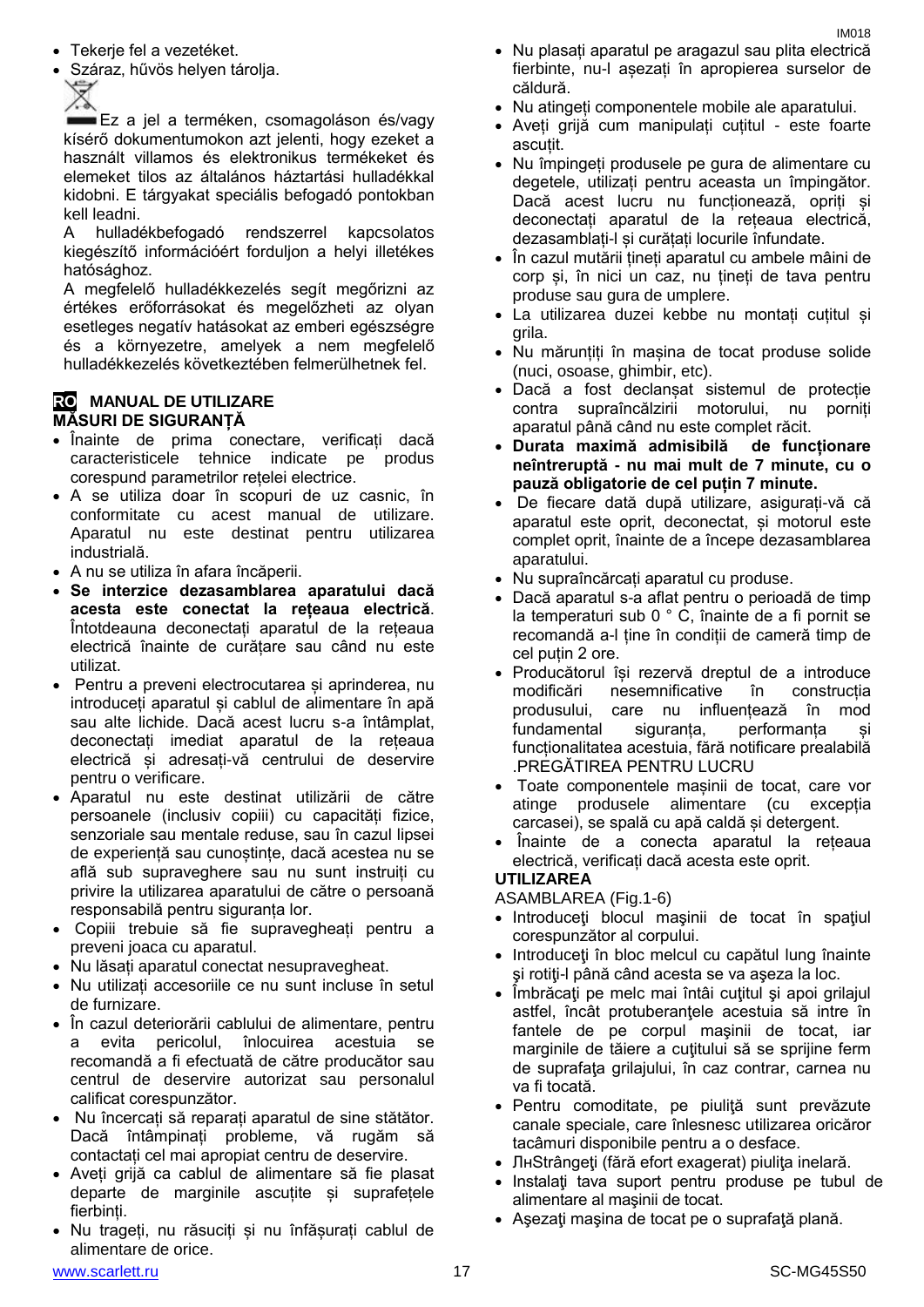Se interzice acoperirea orificiilor de ventilare de pe panourile de jos şi de pe cele laterale.

PRELUCRAREA CĂRNII

- Tăiaţi carnea în bucăţi de dimensiunea, ce le-ar permite să intre uşor în tubul de alimentare.
- Conectaţi tocătorul la reţeaua electrică şi mutaţi întrerupătorul în poziţia ON şi comutatorul ON/R în pozitia ON.
- Puneţi carnea pe tavă şi adăugaţi-o câte puţin în tocător cu ajutorul accesoriului de împingere.
- La sfârșitul utilizării deconectați mașina de tocat și scoateți ștecherul din priză.
- PREGĂTIREA KEBBE
- Kebbe este un fel de mâncare orientală. De regulă, acesta este pregătit din carne tocată de miel şi grâu măcinat, care sunt amestecate până la obtinerea unei tocături omogene. Din tocătură se fac tuburi goale, care sunt umplute cu tocătură din bucăți mai mari de carne condimentată și sunt prăjite în ulei.
- Treceţi tocătura pregătită în prealabil prin accesoriul de pregătire a kebbe.
- Tăiați tubul gol obținut în bucăți de lungime dorită.
- Umpleţi tuburile cu ingrediente şi lipiţi capetele acestora.
- Prăjiti kebbe în ulei.
- PREGĂTIREA CÂRNAŢILOR DE CASĂ
- Ţineţi învelişul pentru cârnaţi în apă caldă timp de 10 minute, apoi îmbrăcaţi învelişul umed pe pâlnia pentru cârnați.
- Puneţi carnea tocată în tavă. Umpleţi învelişul, împingând uşor carnea în tubul de alimentare cu ajutorul accesoriului de împingere.
- Dacă învelisul se lipeste de pâlnie, umeziți-o cu apă.

REVERS

- Dacă maşina de tocat s-a blocat, deconectaţi-o şi, fără a scoate ştecherul din priză, mutaţi întrerupătorul în poziţia R.
- Melcul va începe să se învârte în sens invers şi va împinge produsele blocate.
- Dacă aceasta nu ajută, deconectaţi tocătorul de la reţeaua electrică, dezasamblaţi-o şi curăţiţi-o.

#### **CURĂȚAREA ȘI ÎNTREȚINEREA**

**DEMONTAREA** 

- Deconectați mașina de tocat și asigurați-vă că motorul este complet oprit.
- Deconectați aparatul de la rețeaua electrică.
- Demontarea se realizează în ordinea inversă a montării.
- Pentru a facilita demontarea, piulița inelară este prevăzută cu margini proeminente speciale. CURĂȚAREA
- Îndepărtați orice produse reziduale.
- Spălați toate piesele ce au fost în contact cu produsele alimentare, cu apă caldă și detergent.
- Nu folosiți substanțe abrazive sau solvenți organici care conțin clor.
- Nu introduceți corpul motorului în apă. Ștergeți carcasa cu o cârpă umedă.
- **Se interzice spălarea pieselor metalice ale mașinii de tocat în mașina de spălat vase!**
- **Nu folosiți apă fierbinte cu o temperatură de peste 50** ℃ **pentru curățarea pieselor metalice**

**ale mașinii de tocat, deoarece aceasta va accelera oxidarea lor.**

- **După spălare, ștergeți componentele metalice cu o cârpă uscată.**
- **Dacă mașina de tocat nu este utilizată pentru o perioadă lungă de timp, ștergeți toate piesele sale metalice cu o cârpă înmuiată în ulei vegetal.**
- Ștergeți cuțitul și grilele curățate și uscate cu o cârpă îmbibată cu ulei. **PĂSTRAREA**
- Înainte depozitare, asigurați-vă că aparatul este deconectat și complet răcit.
- Respectați toate cerințele punctului CURĂȚAREA ȘI ÎNTREȚINEREA.
- Strângeți prin înfășurare cablul de alimentare.
- Păstrați aparatul într-un loc răcoros și uscat.



Simbolul dat pe produs, ambalaj şi/sau documentele însoţitoare înseamnă că aparatele electrice şi electronice, şi bateriile uzate nu trebuie aruncate împreună cu deşeurile menajere. Acestea trebuie duse la punctele de colectare specializate.

Adresaţi-vă la autorităţile locale pentru a obţine informaţii suplimentare referitor la sistemele existente de colectare a deşeurilor.

Reciclarea corectă va contribui la păstrarea resurselor valoroase şi la prevenirea posibilelor efecte negative asupra sănătăţii oamenilor şi a mediului înconjurător, care ar putea apărea în rezultatul reciclării incorecte a deşeurilor.

# **PL INSTRUKCJA OBSŁUGI**

# **ŚRODKI BEZPIECZEŃSTWA**

- Przed pierwszym włączeniem należy sprawdzić, czy dane techniczne podane na wyrobie są zgodne z parametrami prądu elektrycznego.
- Używać tylko do celów domowych zgodnie z tą Instrukcją Obsługi. Nie jest urządzeniem do zastosowania w przemyśle.
- Nie używać na zewnątrz pomieszczeń.
- **Nie wolno rozbierać urządzenia, jeśli jest ono podłączone do sieci elektrycznej.** Zawsze odłączaj zasilanie sieciowe, gdy urządzenie nie jest używane lub przed czyszczeniem.
- Aby uniknąć porażenia prądem elektrycznym i pożaru, nie wolno zanurzać urządzenia i przewodu zasilającego w wodzie lub innej cieczy. Jeśli tak się stało, należy natychmiast odłączyć go od źródła zasilania prądem elektrycznym i skontaktować się z Punktem Serwisowym w celu sprawdzenia.
- Urządzenie nie jest przeznaczone do użytku przez osoby (w tym dzieci) o ograniczonych możliwościach fizycznych, zmysłowych lub umysłowych albo, w przypadku braku doświadczenia lub wiedzy, jeśli nie znajdują się one pod nadzorem lub nie poinstruowane na temat korzystania z urządzenia przez osobę odpowiedzialną za ich bezpieczeństwo.
- Dzieci powinny być nadzorowane, aby zapobiec grze z urządzeniem.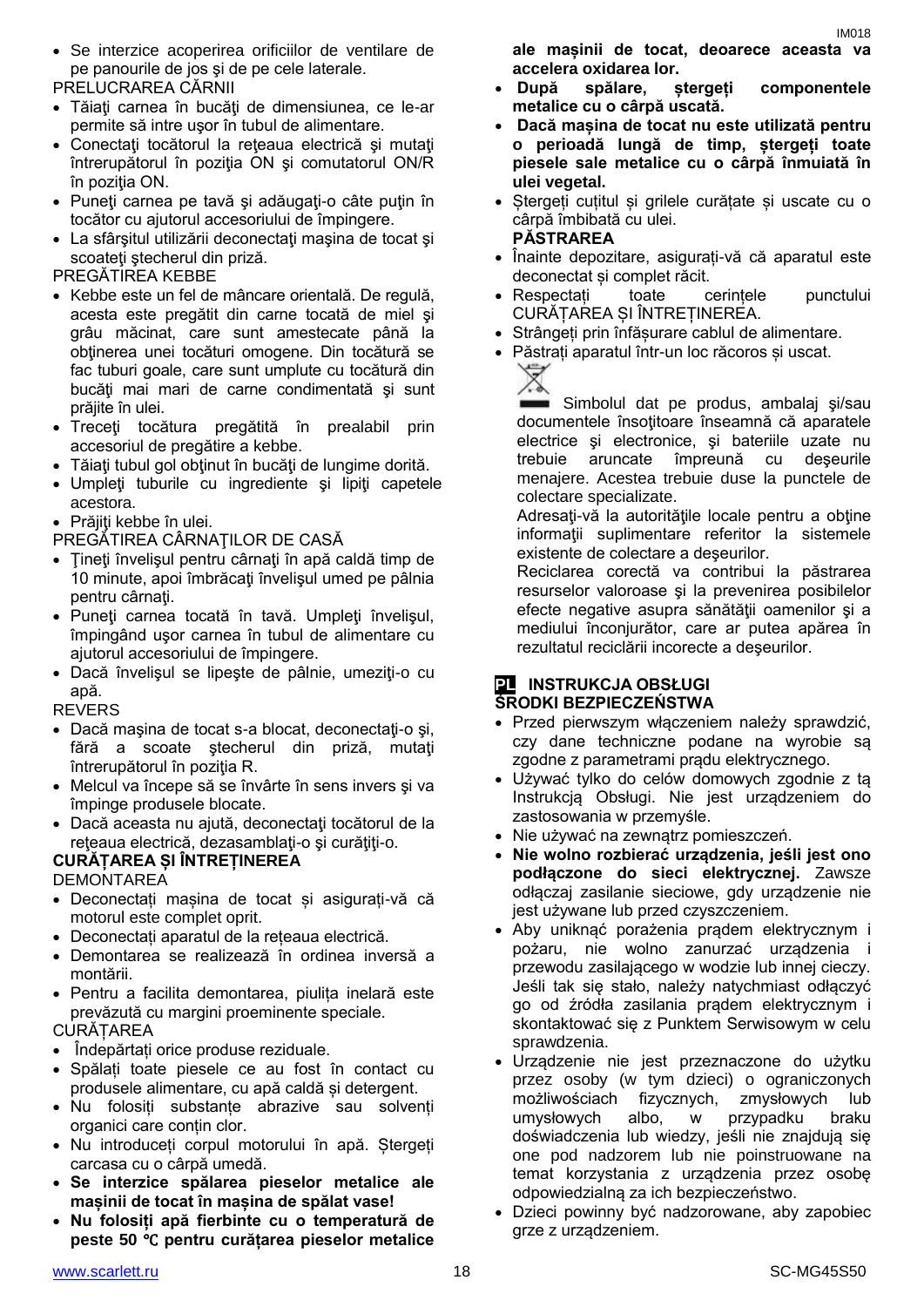- Nie zostawiaj włączonego urządzenia bez nadzoru.
- Nie należy używać akcesoriów, które nie są dołączone do zestawu.
- W przypadku uszkodzenia przewodu zasilającego jego wymiany, aby uniknąć niebezpieczeństw, powinien dokonać producent lub upoważniony przez niego Punkt Serwisowy bądź podobny wykwalifikowany personel.
- Nie wolno próbować naprawiać urządzenia samodzielnie W przypadku usterek należy skontaktować się z najbliższym Punktem Serwisowym.
- Należy uważać, aby przewód zasilający nie dotykał ostrych krawędzi i gorących powierzchni.
- Nie ciągnij, nie przekręcaj i nie nawijaj przewodu sieciowego dookoła niczego.
- Nie umieszczaj urządzenia na gorącej kuchni gazowej lub elektrycznej, nie należy umieszczać go w pobliżu źródeł ciepła.
- Nie dotykaj części ruchomych urządzenia.
- Należy zachować ostrożność przy obchodzeniu się z nożykiem – jest bardzo ostry.
- Nie wolno wsuwać produktów do gardzieli palcami, używaj do tego celu popychacz. Jeśli to nie pomoże, wtedy wyłącz i odłącz urządzenie od sieci elektrycznej, rozbierz go i wyczyść zatkane miejsca.
- W przypadku przemieszczenia należy trzymać urządzenie obiema rękami za obudowę oraz w żadnym wypadku nie trzymać za misę do produktów ani za gardziel.
- Nie należy rozdrabniać w maszynce do mielenia mięsa twardych produktów (kości, orzechów, imbiru itp.).
- Gdy zadziałał system zabezpieczający silnik przed przegrzaniem, nie włączaj urządzenia, poczekaj, aż całkowicie ostygnie.
- **Maksymalny czas ciągłej pracy wynosi nie więcej niż 7 minut z obowiązkową przerwą nie krótszą niż 7 minut.**
- Za każdym razem po zakończeniu pracy należy upewnić się, że urządzenie jest wyłączone, odłączone od źródła zasilania prądem elektrycznym i silnik całkowicie się zatrzymał, nim zaczynać rozbieranie urządzenia.
- Nie należy przeciążać urządzenia nadmierną ilością produktu.
- Jeśli urządzenie przez jakiś czas znajdowało się w temperaturze poniżej 0ºC, przed włączeniem musi być przechowywane w temperaturze pokojowej nie krócej niż 2 godziny.
- Producent zastrzega sobie prawo, bez dodatkowego powiadomienia, do wprowadzania drobnych zmian w konstrukcji wyrobu, które zupełnie nie wpływają na jego bezpieczeństwo, sprawność lub funkcjonalność.
- Data produkcji podana na wyrobie i/lub na opakowaniu, a także w dołączonej dokumentacji.

# **PRZYGOTOWANIE DO PRACY**

 Wszystkie części maszynki do mielenia mięsa, które będą stykać się z produktami (oprócz obudowy), należy umyć ciepłą wodą z detergentem.

 Przed podłączeniem urządzenia do sieci elektrycznej należy się upewnić, że jest wyłączony.

**PRACA**

- ZESTAWIENIE (Ryc.1-8)
- Włóż gardziel załadowczą maszynki do mielenia mięsa do gniazda na obudowie.
- Obracaj do pozycji, przy której usłyszysz trzask blokady
- Włóż do gardzieli załadowczej maszynki do mielenia mięsa ślimak długim końcem i obracaj go, aż trafi na miejsce.
- Załóż na ślimak najpierw nożyk (płaską stroną na zewnątrz), a następnie sitko w taki sposób, aby jego występy trafiły na rowki w gardzieli załadowczej maszynki do mięsa, a krawędzie tnące nożyka mocno stykały się do jej płaszczyzny, w przeciwnym razie mięso nie zostanie zmielone.
- Dokręć (nie przeciągając) nakrętkę pierścieniową.
- Nałóż na gardziel załadowczą maszynki do mielenia mięsa miskę do produktów.
- Ustaw maszynkę do mięsa na równej powierzchni.
- Nie wolno blokować otworów wentylacyjnych na spodzie i panelach bocznych.

OBRÓBKA WSTĘPNA MIĘSA

- Pokrój mięso na kawałki o takiej wielkości, aby łatwo przechodziły przez gardziel załadowczą.
- Podłącz maszynkę do mielenia mięsa do źródła zasilania prądem elektrycznym i przełącz wyłącznik na pozycję ON.
- Umieść mięso na misce i po trochu podawaj do maszynki do mięsa popychaczem.
- Po zakończeniu pracy wyłącz maszynkę do mięsa i odłącz ją od źródła zasilania prądem elektrycznym.

PRZYGOTOWANIE KIBBEH

- Kibbeh to tradycyjne danie kuchni Bliskiego Wschodu . Zazwyczaj przygotowuje się z baraniny i zboża pszennego, które należy przerobić na jednolitą masę. Z mięsa mielonego robi się puste rureczki, faszeruje się je grubszą masą mieloną z przyprawami i smaży się w oleju.
- Przepuszczaj wcześniej przygotowany farsz poprzez nasadkę do przygotowania kibbeh.
- Pokrój uzyskaną pustą rurę na kawałki o pożądanej długości.
- Napełnij rurki farszem i zamknij ich końce.
- Smaż kibbeh w oleju.

PRZYGOTOWANIE DOMOWEJ KIEŁBASY

- Przetrzymaj powłokę dla kiełbasy w ciepłej wodzie przez 10 minut, a następnie załóż wilgotną powłokę na nasadkę do przygotowania kiełbasy.
- Umieść mielone mięso w misce. Napełnij powłokę, delikatnie popychając mięso do gardzieli za pomocą popychacza.
- Jeśli powłoka przyklei się do nasadki, zwilż ją wodą.